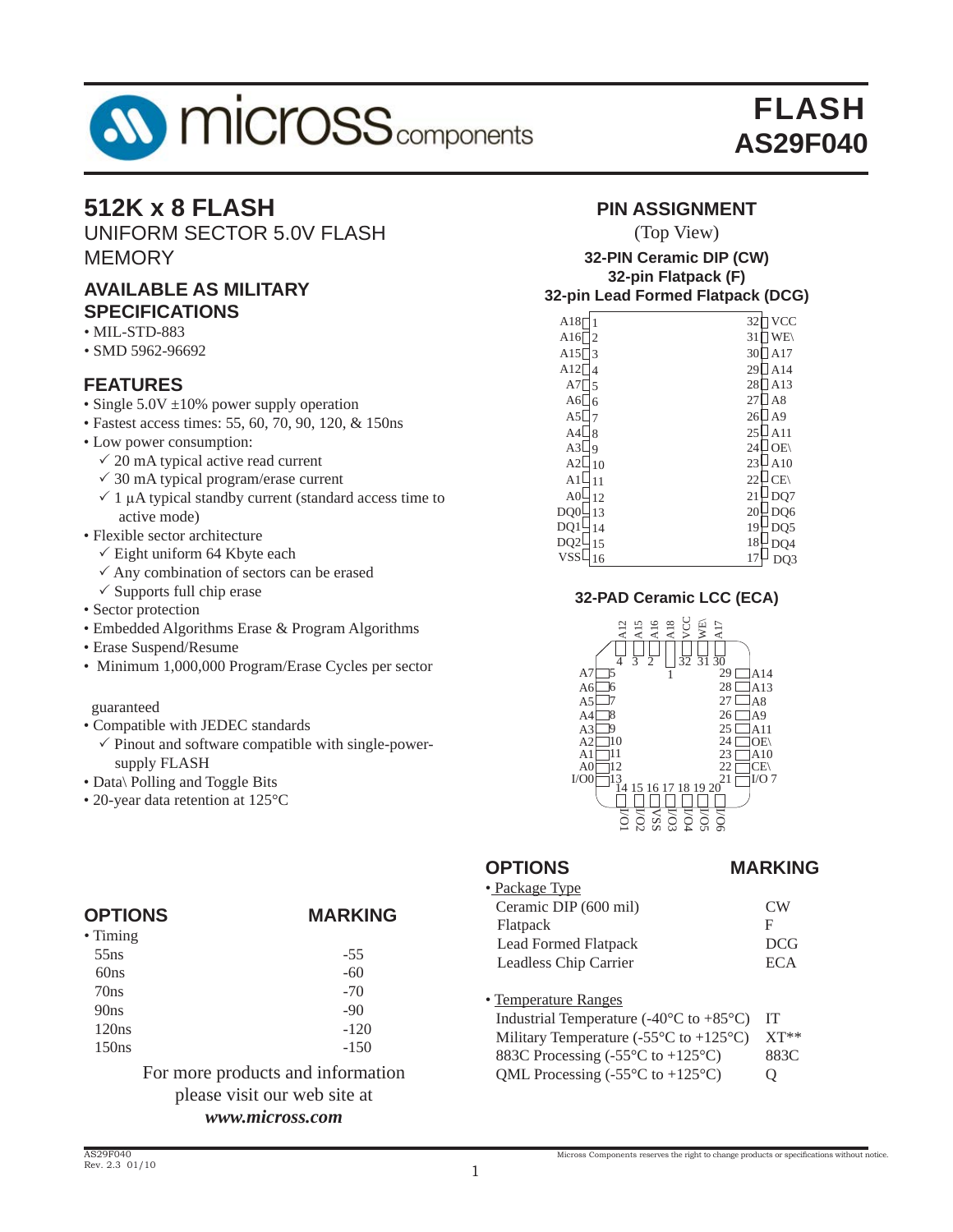

### **GENERAL DESCRIPTION**

 The AS29F040 is a 4Mbit, 5.0 Volt-only FLASH memory organized as 524,288 Kbytes of 8 bits each. The 512 Kbytes of data are divided into eight sectors of 64 Kbytes each for flexible erase capability. The 8 bits of data appear on DQ0-DQ7. The device is designed to be programmed in-system with the standard system 5.0 Volt  $V_{CC}$  supply. A 12.0 volt  $V_{PP}$  is not required for write or erase operations. The device can also be programmed in standard EPROM programmers.

 This device is manufactured using 0.32 μm process technology. In addition, it has a second toggle bit, DQ2, and offers the ability to program in the Erase Suspend mode.

It is available with access times of 55, 60,  $\lambda + \lambda + 6 = 70$ , 90, 120, and 150ns, allowing high-speed microprocessors to operate without wait states. To eliminate bus contention the device has separate chip enable (CE\), write enable (WE\), and output enable (OE\) controls.

 The device requires only a single 5.0 volt power supply for both read and write functions. Internally generated and regulated voltages are provided for the program and erase operations.

 The device is entirely command set compatible with the JEDEC single-power-supply FLASH standard. Commands are written to the command register using standard microprocessor write timings. Register contents serve as input to an internal state-machine that controls the erase and programming circuitry. Write cycles also internally latch addresses and data needed for the programming and erase operations. Reading data out of the device is similar to reading from other FLASH or EPROM devices.

 Device programming occurs by executing the program command sequence. This invokes the Embedded Program algorithm -- an internal algorithm that automatically times the

**PIN DESCRIPTION** A0 - A18 Address Inputs DQ0 - DQ7 Data Inputs/Outputs CE\ Chip Enable OE\ **Output Enable** WE\ | Write Enable  $V_{\text{CC}}$  |+5V Single Power Supply  $V_{SS}$  Device Ground

# **PIN CONFIGURATION LOGIC SYMBOL**

program pulse widths and verifies proper cell margin.

 Device erasure occurs by executing the erase command sequence. This invokes the Embedded Erase algorithm -- an internal algorithm that automatically preprograms the array (if it is not already programmed) before executing the erase operation. During erase, the device automatically times the erase pulse widths and verifies proper cell margin.

 The host system can detect whether a program or erase operation is complete by reading the DQ7 (Data\Polling) and DQ6 (toggle) status bits. After a program or erase cycle has been completed, the device is ready to read array data or accept another command.

 The sector erase architecture allows memory sectors to be erased and reprogrammed without affecting the data contents of other sectors. The device is fully erased when shipped from the factory.

 The hardware data protection measures include a low  $V_{CC}$  detector that automatically inhibits write operations during power transitions. The hardware sector protection feature disables both program and erase operations in any combination of the sectors of memory. This can be achieved via programming equipment.

 The erase suspect feature enables the user to put erase on hold for any period of time to read data from, or program data to, any sector that is not selected for erasure. True background erase can thus be achieved.

 The system can place the device into the standby mode. Power consumption is greatly reduced in this mode. The device electrically erases all bits within a sector simultaneously via Fowler-Nordheim tunneling. The data is programmed using hot electron injection.

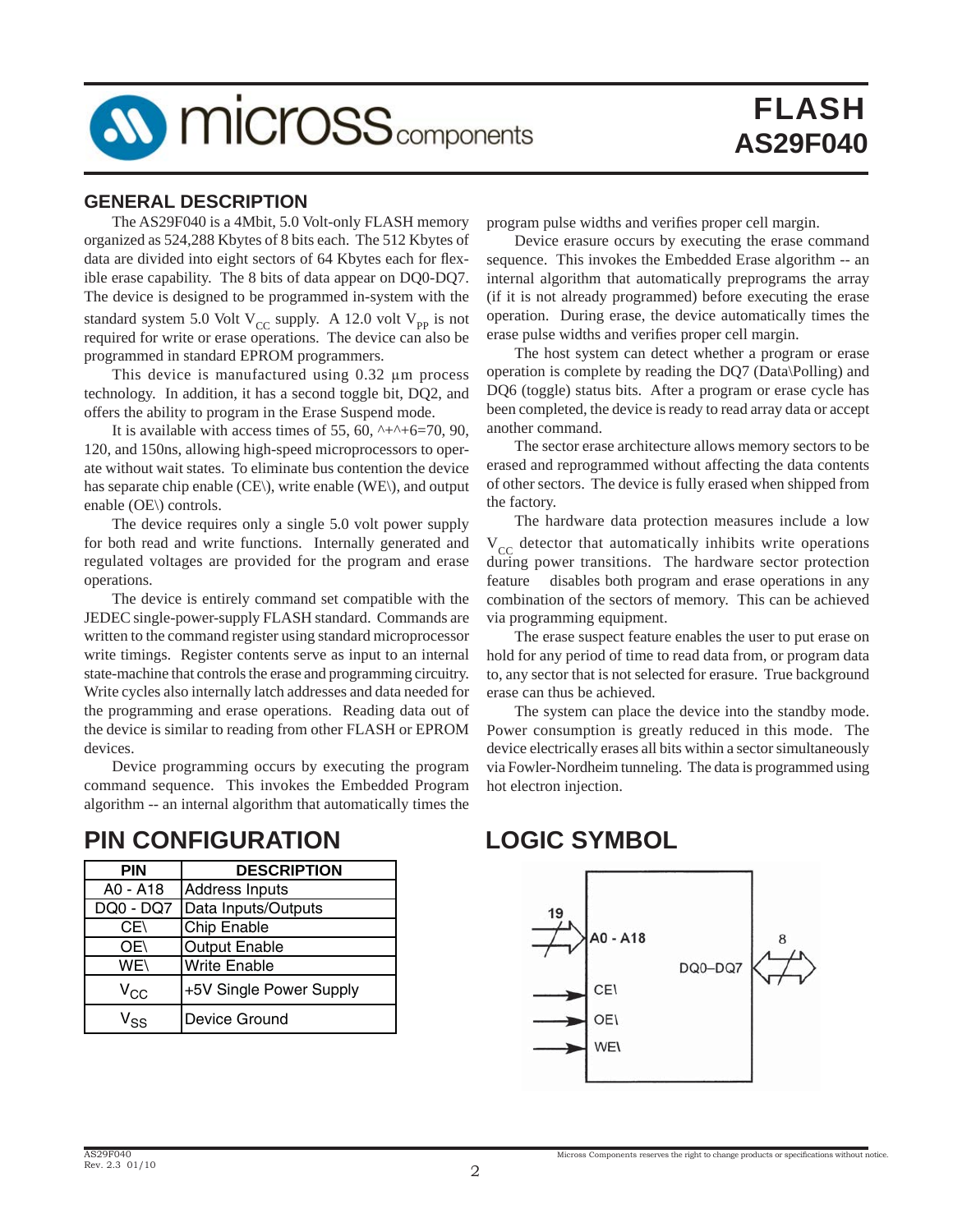

# **FUNCTIONAL BLOCK DIAGRAM**

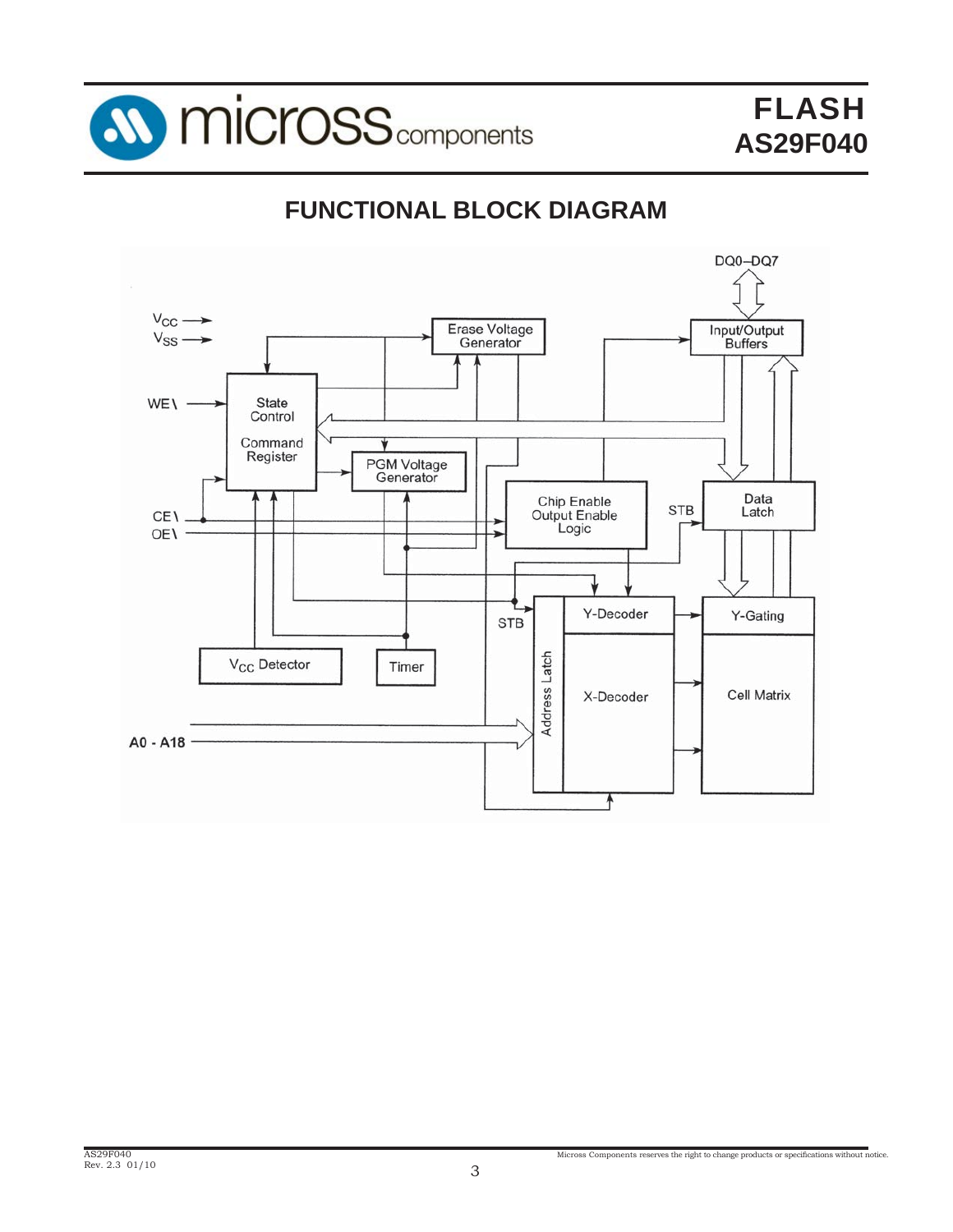

### **DEVICE BUS OPERATIONS**

 This section describes the requirements and use of the device bus operations, which are initiated through the internal command register. The command register itself does not occupy any addressable memory location. The register is composed of latches that store the commands, along with the address and data information needed to execute the command. The contents of the register serve as inputs to the internal state machine. The state machine outputs dictate the function of the device. The appropriate device bus operations table lists the inputs and control levels required, and the resulting output. The following subsections describe each of these operations in further detail.

### **Requirements for Reading Array Data**

 To read array data from the outputs, the system must drive the CE\ and OE\ pins to  $V_{II}$ . CE\ is the power control and selects the device. OE\ is the output control and gates array data to the output pins. WE\ should remain at  $V<sub>HH</sub>$ .

 The internal state machine is set for reading array data upon device power-up, or after a hardware reset. This ensures that no spurious alteration of the memory content occurs during the power transition. No command is necessary in this mode to obtain array data. Standard microprocessor read cycles that assert valid addresses on the device address inputs produce valid data on the device data outputs. The device remains enabled for read access until the command register contents are altered.

 See "Reading Array Data" for more information. Refer to the AC Read Operations table for timing specifications and to the Read Operations Timings diagram for the timing waveforms.  $I_{CC1}$  in the DC Characteristics table represents the active current specification for reading array data.

### **Writing Commands/Command Sequences**

 To write a command or command sequence (which includes programming data to the device and erasing sectors of memory), the system must drive WE\ and CE\ to V<sub>IL</sub>, and OE\ to V<sub>IH</sub>.

 An erase operation can erase one sector, multiple sectors, or the entire device. The Sector Address Tables indicate the address space that each sector occupies. A "sector address" consists of the address bits required to uniquely select a sector. See the "Command Definitions" section for details on erasing a sector or the entire chip, or suspending/resuming the erase operation.

 After the system writes the autoselect command sequence, the device enters the autoselect mode. The system can then read autoselect codes from the internal register (which is separate from the memory array) on DQ7 - DQ0. Standard read cycle timings apply in this mode. Refer to the "Autoselect Mode" and "Autoselect Command Sequence" sections for more information.

 $I_{CC2}$  in the DC Characteristics table represents the active<br>ent specification for the write mode. The "AC Charcurrent specification for the write mode. The "AC acteristics" section contains timing specification tables and timing diagrams for write operations.

### **Program and Erase Operation Status**

 During an erase or program operation, the system may check the status of the operation by reading the status bits on DQ7 - DQ0. Standard read cycle timings and  $I_{CC}$  read specifications apply. Refer to "Write Operation Status" for more information, and to each AC Characteristics section for timing diagrams.

### **Standby Mode**

# **TABLE 1: DEVICE BUS OPERATIONS**

| <b>OPERATION</b>      | <b>CE\</b>             | <b>OE\</b> | <b>WE\</b> | A0 - A20 | <b>DQ0 - DQ7</b> |
|-----------------------|------------------------|------------|------------|----------|------------------|
| Read                  |                        |            | Н          | $A_{IN}$ | $D_{\text{OUT}}$ |
| Write                 |                        | Н          |            | $A_{IN}$ | $D_{IN}$         |
| <b>CMOS Standby</b>   | $V_{\text{CC}}$ ± 0.5V | X          | Х          |          | High-Z           |
| <b>TTL Standby</b>    |                        |            |            |          | High-Z           |
| <b>Output Disable</b> |                        |            | Н          |          | High-Z           |

**NOTES:** See the "Sector Protection/Unprotection" section for more information.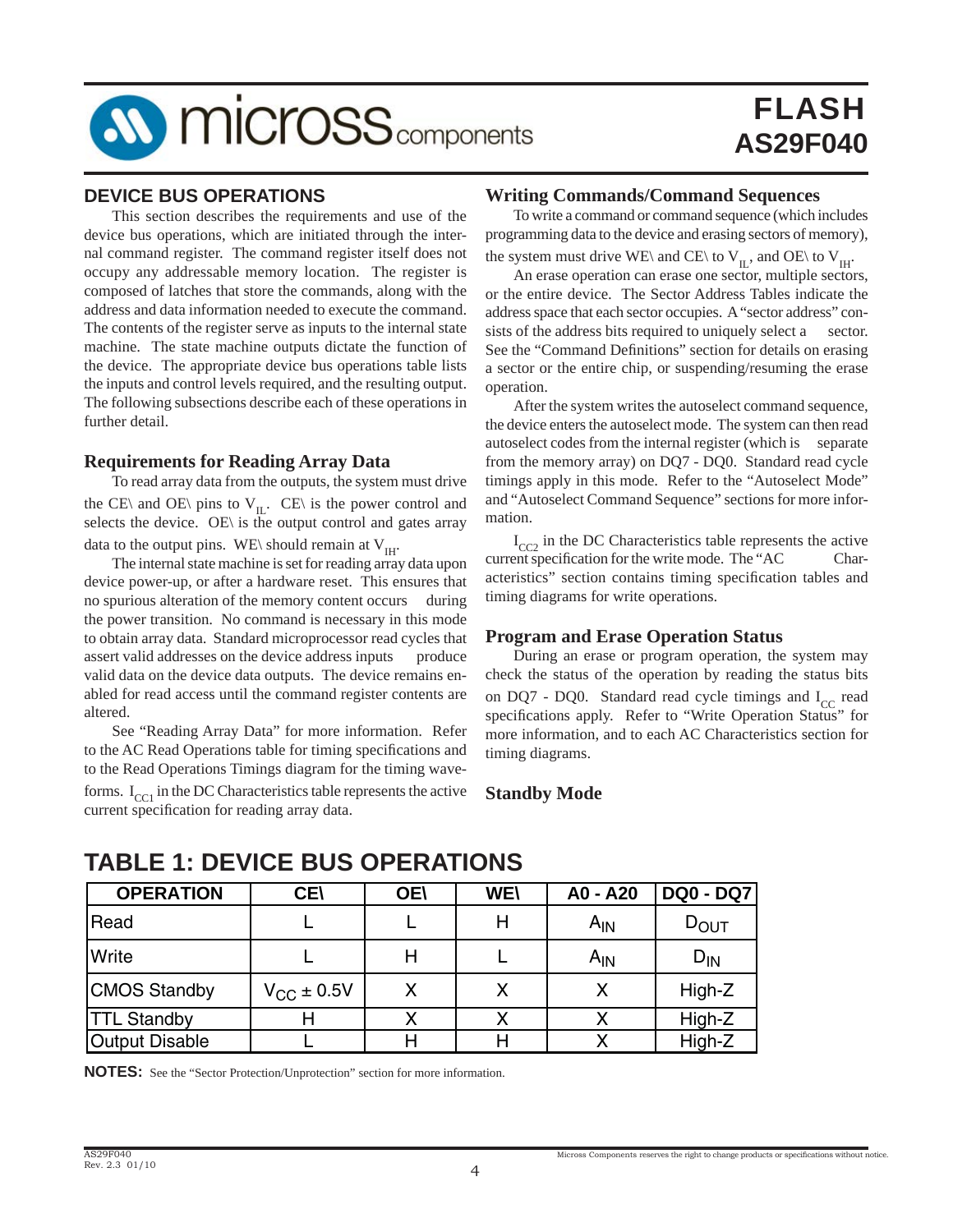

 When the system is not reading or writing to the device, it can place the device in the standby mode. In this mode, current consumption is greatly reduced, and the outputs are placed in the high impedance state, independent of the OE\ input.

 The device enters the CMOS standby mode when the CE\ pin is held at  $V_{CC} \pm 0.5V$ . (Note that this is a more restricted voltage range than  $V_{\text{H}}$ .) The device enters the TTL standby mode when CE\ is held at  $V_{\text{III}}$ . The device requires the standard access time  $(t_{CF})$  before it is ready to read data.

 If the device is deselected during erasure or programming, the device draws active current until the operation is completed.

 $I_{CC3}$  in the DC Characteristics table represents the standby current specification.

### **Output Disable Mode**

When the OE\ input is at  $V_{IH}$ , output from the device is disabled. The output pins are placed in the high impedance state.

### **Autoselect Mode**

 The autoselect mode provides manufacturer and device identification, and sector protection verification, through identifier codes output on DQ7 - DQ0. This mode is primarily intended for programming equipment to automatically match a device to be programmed with its corresponding programming algorithm. However, the autoselect codes can also be accessed in-system through the command register.

 When using programming equipment, the autoselect mode requires  $V_{\text{ID}}$  (11.5V to 12.5 V) on address pin A9. Address pins A6, A1, and A0 must be as shown in the Autoselect Codes (High Voltage Method) table. In addition, when verifying sector protection, the sector address must appear on the appropriate highest order address bits. Refer to the corresponding Sector Address Tables. The Command Definitions table shows the remaining address bits that are don't care. When all necessary bits have been set as required, the programming equipment may then read the corresponding identifier code on DQ7 - DQ0

 To access the autoselect codes in-system, the host system can issue the autoselect command via the command register, as shown in the Command Definitions table. This method does not require  $V_{ID}$ . See "Command Definitions" for details on using the autoselect mode.

### **Sector Protection/Unprotection**

 The hardware sector protection feature disables both program and erase operations in any sector. The hardware sector unprotection feature re-enables both program and erase operations in previously protected sectors.

 Sector protection/unprotection must be implemented using programming equipment. The procedure requires a high voltage  $(V_{ID})$  on address pin A9 and the control pins. The device is shipped with all sectors unprotected. It is possible to determine whether a sector is protected or unprotected. See "Autoselect Mode" for details.

### **Hardware Data Protection**

 The command sequence requirement of unlock cycles for programming or erasing provides data protection against inadvertent writes (refer to the Command Definitions table). In addition, the following hardware data protection measures prevent accidental erasure or programming, which might otherwise be caused by spurious system level signals during  $V_{CC}$  power-up and power-down transitions, or from system noise.

## Low  $V_{CC}$  Write Inhibit

When  $V_{CC}$  is less than  $V_{LKO}$ , the device does not accept any write cycles. This protects data during  $V_{CC}$  power-up and

# **TABLE 2: SECTOR ADDRESSES TABLE**

| <b>SECTOR</b>   | A18 | A <sub>17</sub> | A16 | <b>ADDRESS RANGE</b> |
|-----------------|-----|-----------------|-----|----------------------|
| SA <sub>0</sub> |     |                 |     | 00000h - 0FFFFh      |
| SA <sub>1</sub> |     |                 |     | 10000h - 1FFFFh      |
| SA <sub>2</sub> |     |                 |     | 20000h - 2FFFFh      |
| SA <sub>3</sub> |     |                 |     | 30000h - 3FFFFh      |
| SA4             |     |                 |     | 40000h - 4FFFFh      |
| SA <sub>5</sub> |     |                 |     | 50000h - 5FFFFh      |
| SA <sub>6</sub> |     |                 |     | 60000h - 6FFFFh      |
| SA7             |     |                 |     | 70000h - 7FFFFh      |

**NOTE:** All sectors are 64 Kbytes in size.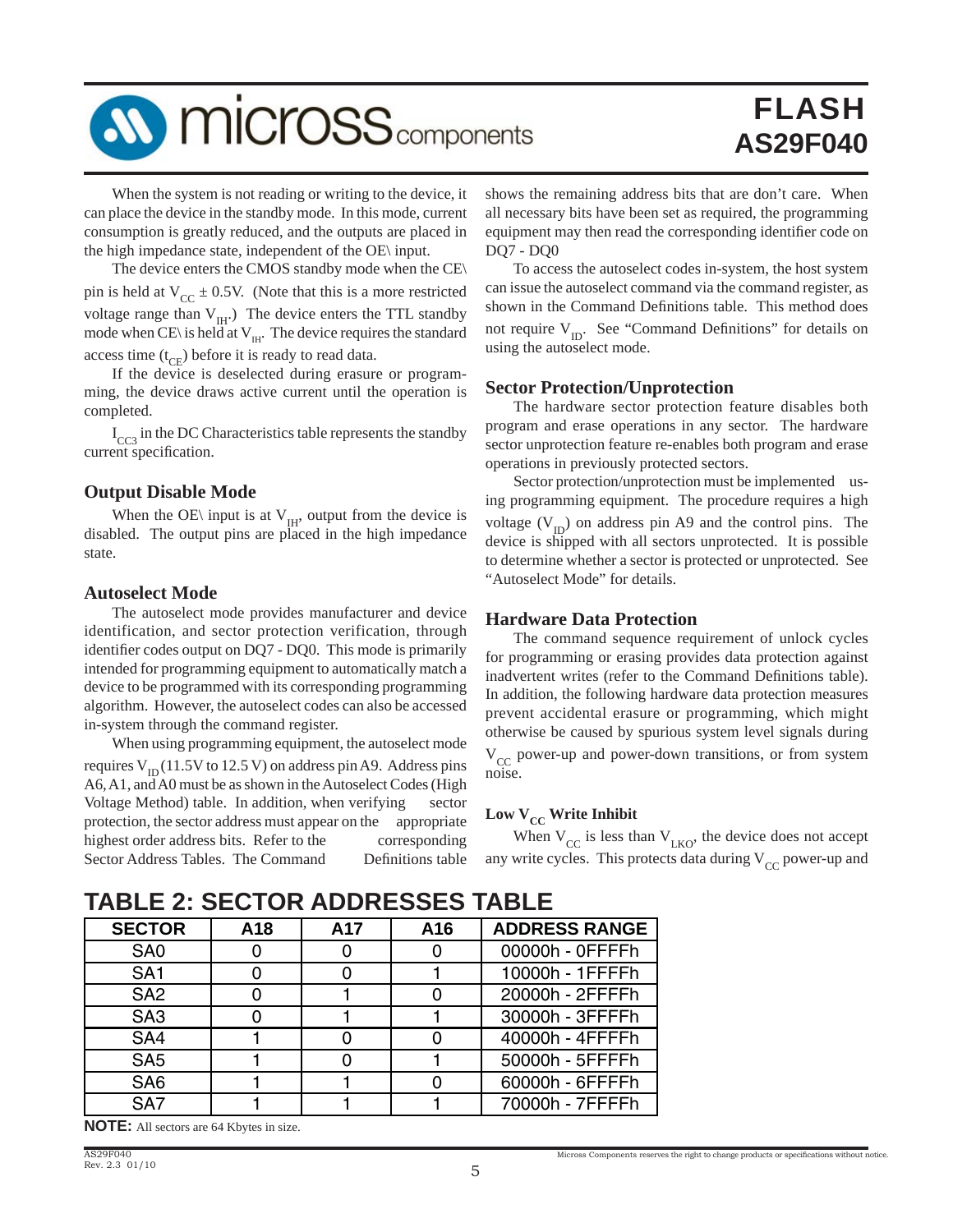# **SV MICrOSS** components

# FLASH **AS29F040**

power-down. The command register and all internal program/ erase circuits are disabled, and the device resets. Subsequent writes are ignored until  $V_{CC}$  is greater than  $V_{LKO}$ . The system must provide the proper signals to the control pins to prevent unintentional writes when  $V_{CC}$  is greater than  $V_{LKO}$ .

### **Write Pulse "Glitch" Protection**

 Noise pulses of less than 5ns (typical) on OE\, CE\, or WE\ do not initiate a write cycle.

### **Logical Inhibit**

Write cycles are inhibited by holding any one of  $OE \subseteq$  $V_{IL}$ , CE\ =  $V_{IH}$  or WE\ =  $V_{IH}$ . To initiate a write cycle, CE\ and WE\ must be a logical zero while OE\ is a logical one.

### **Power-Up Write Inhibit**

If  $WE \setminus = CE \setminus = V_{IL}$  and  $OE \setminus = V_{IH}$  during power up, the device does not accept commands on the rising edge of WE\. The internal state machine is automatically reset to reading array data on power-up.

### **COMMAND DEFINITIONS**

Writing specific address and data commands or sequences into the command register initiates device operations. The Command Definitions table defines the valid register command sequences. Writing *incorrect address and data values* or writing them in the *improper sequence* resets the device to reading array data.

 All addresses are latched on the falling edge of WE\ or CE\, whichever happens later. All data is latched on the rising edge of  $WE\$  or  $CE\$ , whichever happens first. Refer to the appropriate timing diagrams in the "AC Characteristics" section.

### **Reading Array Data**

 The device is automatically set to reading array data after device power-up. No commands are required to retrieve data. The device is also ready to read array data after completing an Embedded Program or Embedded Erase algorithm.

 After the device accepts an Erase Suspend command, the device enters the Erase Suspend mode. The system can read array data using the standard read timings, except that if it reads at an address within erase-suspended sectors, the device outputs status data. After completing a programming operation in the Erase Suspend mode, the system may once again read array data with the same exception. See "Erase Suspend/ Erase Resume" for more information.

 The system *must* issue the reset command to re-enable the device for reading array data if DQ5 goes high, or while in the autoselect mode. See the "Reset Command" section, next.

 See also "Requirements for Reading Array Data" in the "Device Bus Operations" section for more information. The Read Operations table provides the read parameters, and the Read Operation Timings diagram shows the timing diagram.

### **Reset Command**

 Writing the reset command to the device resets the device to reading array data. Address bits are don't care for this command.

 The reset command may be written between the sequence cycles in an erase command sequence before erasing begins. This resets the device to reading array data. Once erasure begins, however, the device ignores reset commands until the operation is complete.

 The reset command may be written between the sequence cycles in a program command sequence before programming begins. This resets the device to reading array data (also applies to programming in Erase Suspend Mode). Once programming begins, however, the device ignores reset commands until the operation is complete.

 The reset command may be written between the sequence cycles in an autoselect command sequence. Once in the autoselect mode, the reset command *must* be written to return to reading array data (also applies to autoselect during Erase Suspend).

If DQ5 goes high during a program or erase operation,

# **TABLE 3: Autoselect Codes (High Voltage Method)**

| <b>Description</b>                       |                   | A18 - A16   A15 - A10 | A9       | A8 - A7 | A6       | A5 - A2 | A <sub>1</sub> | A0              | <b>Identifier Code</b><br>On DQ7 to DQ0 |                 |
|------------------------------------------|-------------------|-----------------------|----------|---------|----------|---------|----------------|-----------------|-----------------------------------------|-----------------|
| Manufacturer ID                          | X                 | x                     | $V_{ID}$ | x       | $V_{IL}$ | x       | $V_{IL}$       | $V_{IL}$        | 01h                                     |                 |
| Device ID                                | X                 | X                     | $V_{ID}$ | x       | $V_{IL}$ | X       | $V_{IL}$       | $V_{\text{IH}}$ | A4h                                     |                 |
| <b>Sector Protection</b><br>Verification | Sector<br>Address |                       |          |         |          |         | X              |                 |                                         | 01h (protected) |
|                                          |                   | x                     | $V_{ID}$ | x       | $V_{IL}$ |         | $V_{IH}$       | $V_{IL}$        | 00h<br>(unprotected)                    |                 |

Micross Components reserves the right to change products or specifications without notice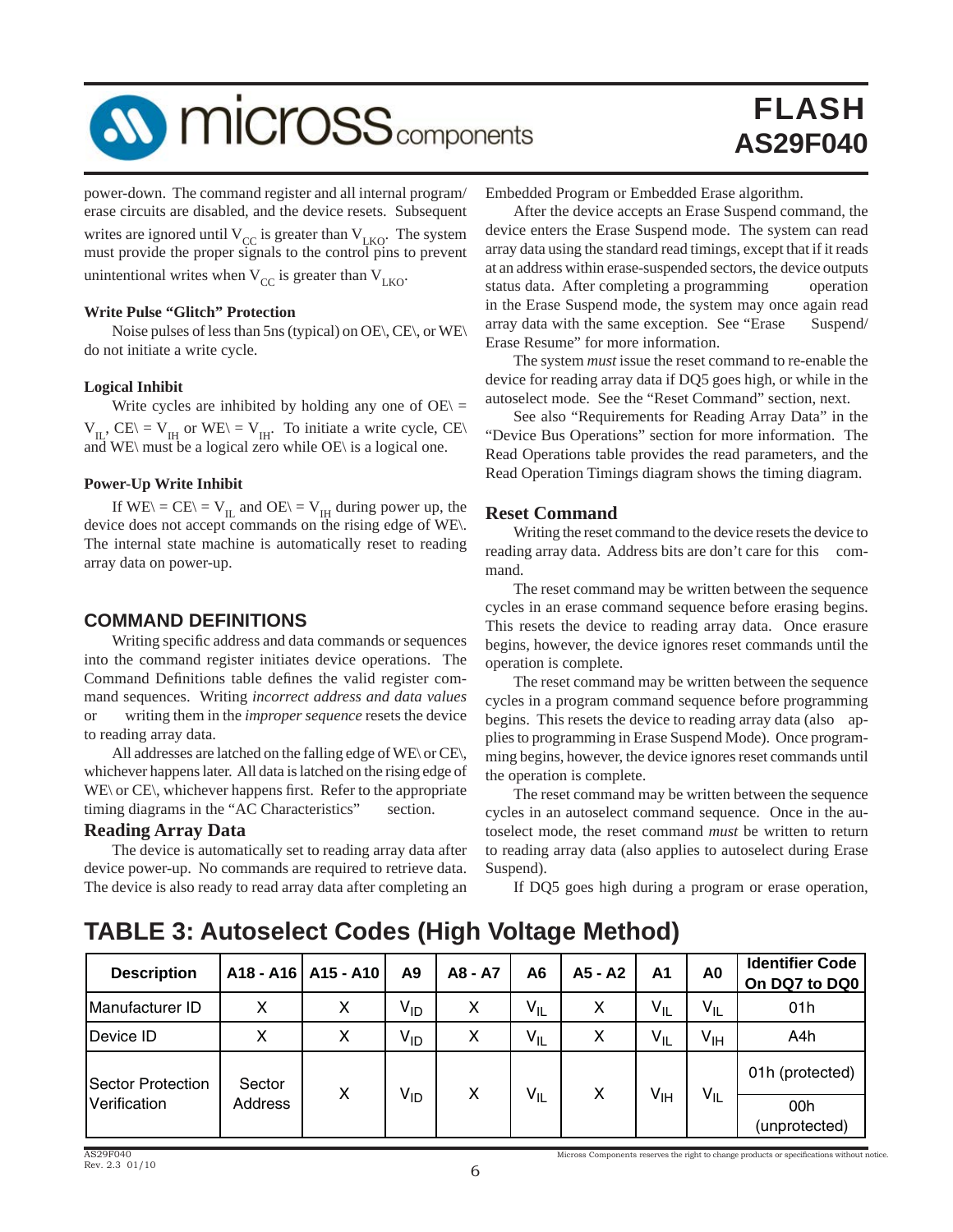

writing the reset command returns the device to reading array data (also applies during Erase Suspend).

### **Autoselect Command Sequence**

 The autoselect command sequence allows the host system to access the manufacturer and devices codes, and determine whether or not a sector is protected. The Command Definitions table shows the address and data requirements. This method is an alternative to that shown in the Autoselect Codes (High Voltage Method) table, which is intended for PROM

programmers and requires  $V_{ID}$  on address bit A9.

 The auto select command sequence is initiated by writing two unlock cycles, followed by the autoselect command. The device then enters the autoselect mode, and the system may read at any address any number of times, without initiating another command sequence.

 A read cycle at address XX00h retrieves the manufacturer code. A read cycle at address XX01h returns the device code. A read cycle containing a sector address (SA) and the address 02h in returns 01h if that sector is protected, or 00h if it is unprotected. Refer to the Sector Address tables for valid sector addresses.

 The system must write the reset command to exit the autoselect mode and return to reading array data.

### **Byte Program Command Sequence**

 Programming is a four-bus-cycle operation. The program command sequence is initiated by writing two unlock write cycles, followed by the program set-up command. The program address and data are written next, which in turn initiate the Embedded Program algorithm. The system is *not* required to provide further controls or timings. The device automatically provides internally generated program pulses and verify the programmed cell margin. The Command Definitions take shows the address and data requirements for the byte program command sequence.

 When the Embedded Program algorithm is complete, the device then returns to reading array data and addresses are no longer latched. The system can determine the status of the program operation by using DQ7 or DQ6. See "Write Operation Status" for information on these status bits.

 Any commands written to the device during the Embedded Program Algorithm are ignored.

Programming is allowed in any sequence and across sector boundaries. *A bit cannot be programmed from a "0" back to a "1".* Attempting to do so may halt the operation and set DQ5 to "1", or cause the Data\ Polling algorithm to indicate the operation was successful. However, a succeeding read will show that the data is still "0". Only erase operations can convert a "0" to a "1".

**Chip Erase Command Sequence**

 Chip erase is a six-bus-cycle operation. The chip erase command sequence is initiated by writing two unlock cycles, followed by a set-up command. Two additional unlock write cycles are then followed by the chip erase command, which in turn invokes the Embedded Erase algorithm. The device does *not* require the system to preprogram prior to erase. The Embedded Erase algorithm automatically preprograms and verifies the entire memory for an all zero data pattern prior to electrical erase. The system is not required to provide any controls or timings during these operations. The Command Definitions table shows the address and data requirements for the chip erase command sequence.

 Any commands written to the chip during the Embedded Erase algorithm are ignored.

The system can determine the status of the erase operation by using DQ7, DQ6, or DQ2. See "Write Operation Status" for information on these status bits. When the Embedded Erase algorithm is complete, the device returns to reading array data and addresses are no longer latched.

 Figure 2 illustrates the algorithm for the erase operation. See the Erase/Program Operations tables in "AC Characteristics" for parameters, and the Chip /Sector Erase Operation Timings for timing waveforms.

# **FIGURE 1: PROGRAM OPERATION**



**NOTE:** See the appropriate Command Definitions table for program command sequence.

Micross Components reserves the right to change products or specifications without notice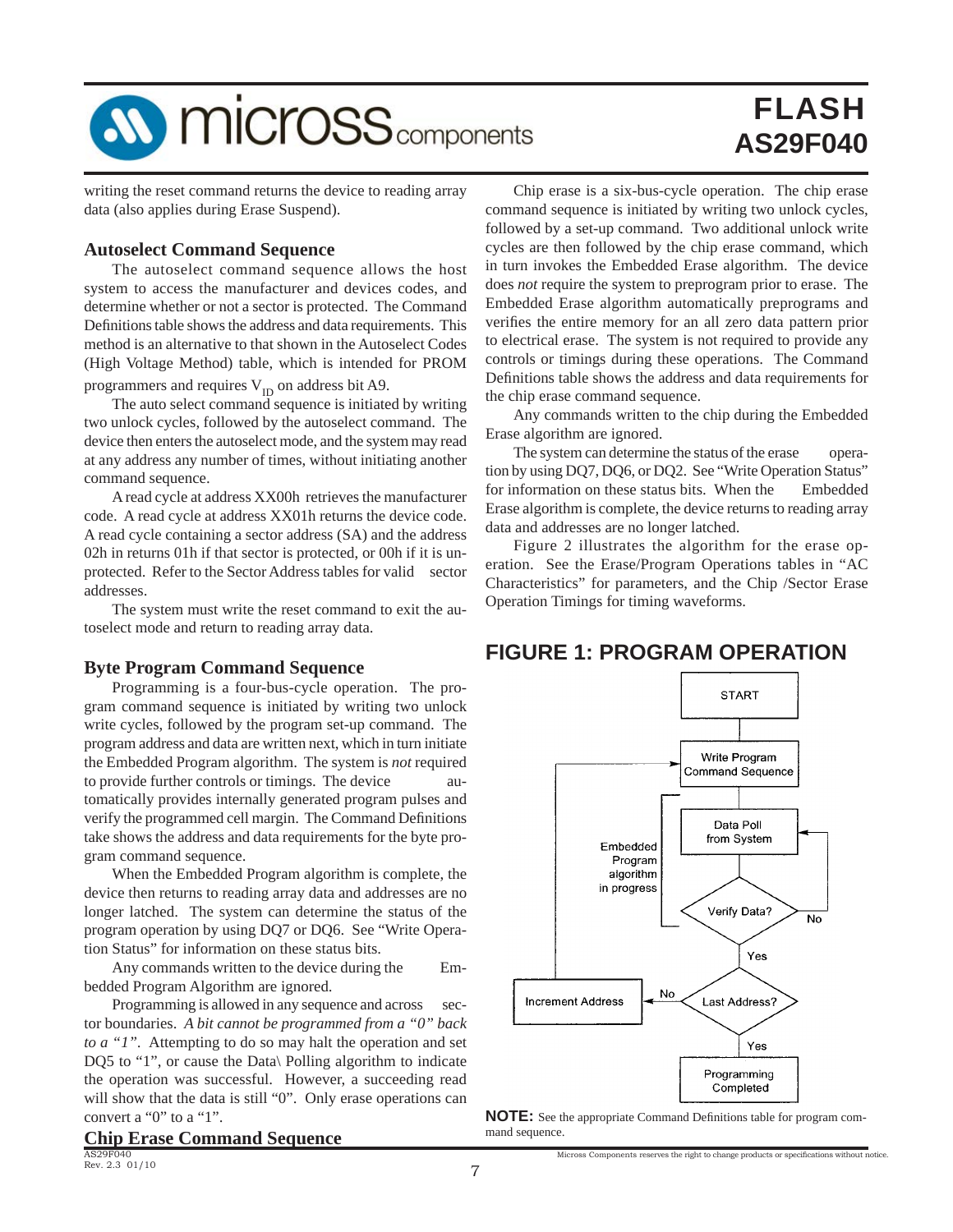

### **Sector Erase Command Sequence**

 Sector erase is a six bus cycle operation. The sector erase command sequence is initiated by writing two unlock cycles, followed by a set-up command. Two additional unlock write cycles are then followed by the addresss of the sector to be erased, and the sector erase command. The Command Definitions table shows the address and data requirements for the sector erase command sequence.

 The device does *not* require the system to preprogram the memory prior to erase. The Embedded Erase algorithm automatically programs and verifies the sector for an all zero data pattern prior to electrical erase. The system is not required to provide any controls or timings during these operations.

 After the command sequence is written, a sector erase time-out of 50μs begins. During the time-out period, additional sector addresses and sector erase commands may be written. Loading the sector erase buffer may be done in any sequence, and the number of sectors may be from one sector to all sectors. The time between these additional cycles must be less than 50μs, otherwise the last address and command might not be accepted, and erasure may begin. It is recommended that processor interrupts be disabled during this time to ensure all commands are accepted. The interrupts can be re-enabled after the last Sector Erase command is written. If the time between additional sector erase commands can be assumed to be less than 50μs, the system need not monitor DQ3. *Any command other than Sector Erase or Erase Suspend during the time-out period resets the device to reading array data.* The system must rewrite the command sequence and any additional sector addresses and commands.

 The system can monitor DQ3 to determine if the sector erase timer has timed out. (See the "DQ3: Sector Erase Timer" section.) The time-out begins from the rising edge of the final WE\ pulse in the command sequence.

 Once the sector erase operation has begun, only the Erase Suspend command is valid. All other commands are ignored.

 When the Embedded Erase algorithm is complete, the device returns to reading array data and addresses are no longer latched. The system can determine the status of the erase operation by using DQ7, DQ6, or DQ2. Refer to "Write Operation Status" for information on these status bits.

 Figure 2 illustrates the algorithm for the erase operation. Refer to the Erase/Program Operations tables in the "AC Characteristics" section for parameters, and to the Sector Erase Operations Timing diagram for timing waveforms.

### **Erase Suspend/Erase Resume Commands**

The Erase Suspect command allows the system to interrupt a sector erase operation and then read data from, or program data to, any sector not selected for erasure. This command

is valid only during the sector erase operation, including the 50μs time-out period during the sector erase command sequence. The Erase Suspend command is ignored if written during the chip erase operation or Embedded Program algorithm. Writing the Erase Suspect command during the Sector Erase time-out immediately terminates the time-out period and suspends the erase operation. Addresses are "don't cares" when writing the Erase Suspect command.

 When the Erase Suspect command is written during a sector erase operation, the device requires a maximum of 20μs to suspend the erase operation. However, when the Erase Suspend command is written during the sector erase time-out, the device immediately terminates the time-out period and suspends the erase operation.

 After the erase operation has been suspected, the system can read array data from any sector not selected for erasure. (The device "erase suspends" all sectors selected for erasure.) Normal read and write timings and command definitions apply. Reading at any address within erase-suspended sectors produces status data on DQ7-DQ0. The system can use DQ7, or DQ6 and DQ2 together, to determine if a sector is actively erasing or is erase-suspended. See "Write Operation Status" for information on these status bits.

# **FIGURE 2: ERASE OPERATION**



### **NOTE:**

1) See the appropriate Command Definitions table for program command sequence

Micross Components reserves the right to change products or specifications without notice

2) See "DQ3: Sector Erase Timer" for more information.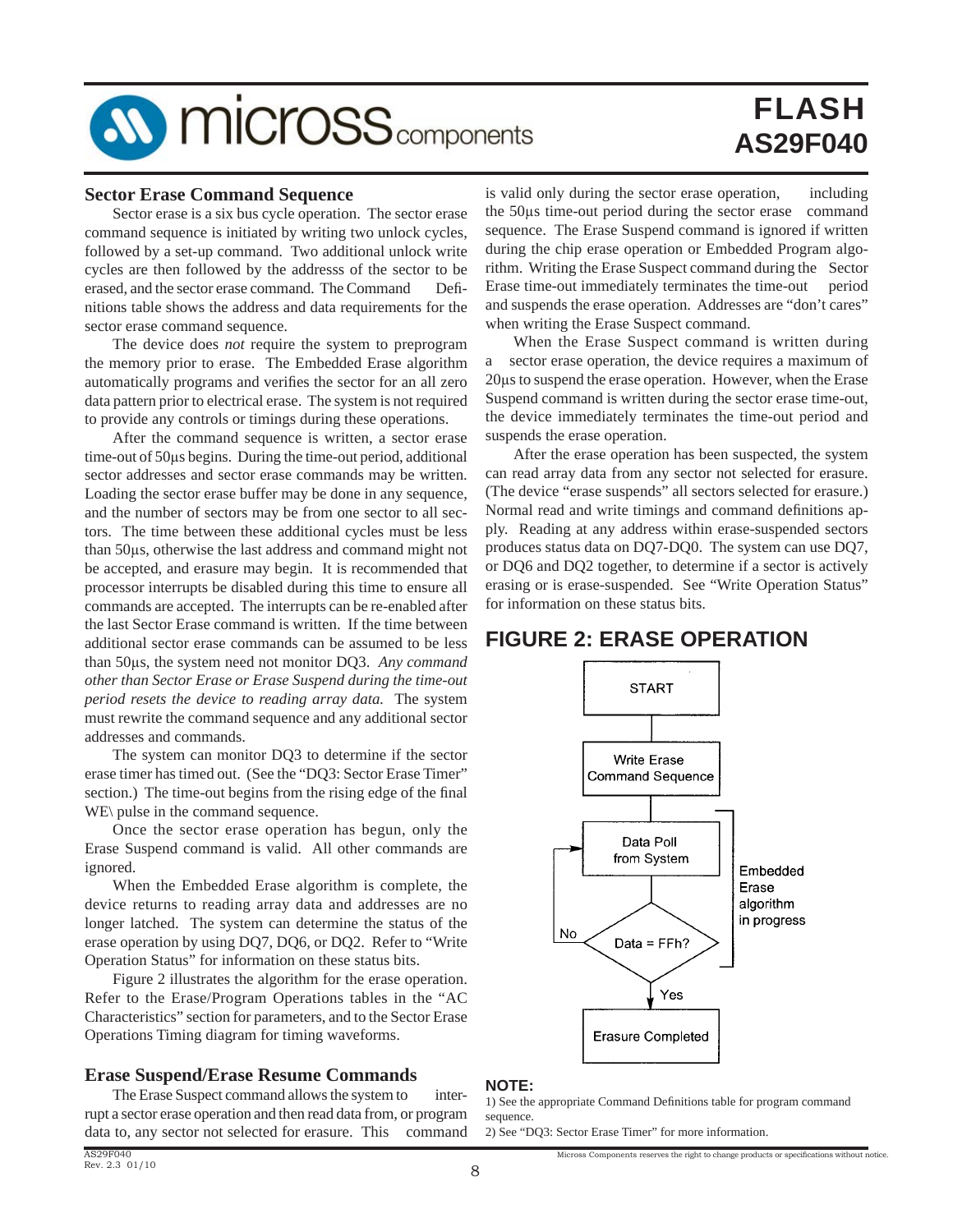

 After an erase-suspended program operation is complete, the system can once again read array data within non-suspended sectors. The system can determine the status of the program operation using the DQ7 or DQ6 status bits, just as in the standard program operation. See "Write Operation Status" for more information.

The system may also write the autoselect command sequence when the device is in the Erase Suspend mode. The device allows reading autoselect codes even at addresses within erasing sectors, since the codes are not stored in the memory

array. When the device exits the autoselect mode, the device reverts to the Erase Suspend mode, and is ready for another valid operation. See "Autoselect Command Sequence" for more information.

 The system must write the Erase Resume command (address bits are "don't care") to exit the erase suspend mode and continue the sector erase operation. Further writes of the Resume command are ignored. Another Erase Suspend command can be written after the device has resumed erasing.

|                            |                                    | <u>es</u> |            |                |             |        |      |              | Bus Cycles <sup>2,3,4</sup> |               |      |              |           |              |
|----------------------------|------------------------------------|-----------|------------|----------------|-------------|--------|------|--------------|-----------------------------|---------------|------|--------------|-----------|--------------|
|                            | <b>Command Sequence</b>            | ω         |            | <b>First</b>   |             | Second |      | <b>Third</b> |                             | <b>Fourth</b> |      | <b>Fifth</b> |           | <b>Sixth</b> |
|                            |                                    | ပ         | Addr       | Data           | <b>Addr</b> | Data   | Addr | Data         | Addr                        | Data          | Addr | Data         | Addr      | Data         |
| Read <sup>5</sup>          |                                    |           | RA         | <b>RD</b>      |             |        |      |              |                             |               |      |              |           |              |
| Reset <sup>6</sup>         |                                    |           | <b>XXX</b> | F <sub>0</sub> |             |        |      |              |                             |               |      |              |           |              |
|                            | Manufacturer ID                    | 4         | 555        | AA             | 2AA         | 55     | 555  | 90           | <b>X00</b>                  | 01            |      |              |           |              |
|                            | Device ID                          | 4         | 555        | AA             | 2AA         | 55     | 555  | 90           | X01                         | A4            |      |              |           |              |
| Autoselect <sup>7</sup>    | Sector Protect Verify <sup>8</sup> | 4         | 555        | AA             | 2AA         | 55     | 555  | 90           | <b>SA</b>                   | 00            |      |              |           |              |
|                            |                                    |           |            |                |             |        |      |              | X <sub>02</sub>             | 01            |      |              |           |              |
| Program                    |                                    | 4         | 555        | AA             | 2AA         | 55     | 555  | A0           | <b>PA</b>                   | PD            |      |              |           |              |
| <b>Chip Erase</b>          |                                    | 6         | 555        | AA             | 2AA         | 55     | 555  | 80           | 555                         | AA            | 2AA  | 55           | 555       | 10           |
| <b>Sector Erase</b>        |                                    | 6         | 555        | AA             | 2AA         | 55     | 555  | 80           | 555                         | AA            | 2AA  | 55           | <b>SA</b> | 30           |
| Erase Suspend <sup>9</sup> |                                    |           | <b>XXX</b> | B <sub>0</sub> |             |        |      |              |                             |               |      |              |           |              |
| Erase Resume <sup>10</sup> |                                    |           | <b>XXX</b> | 30             |             |        |      |              |                             |               |      |              |           |              |

# **TABLE 4: Command Defi nitions**

### **LEGEND:**

 $X = Don't Care$ .

RA = Address of the memory location to be read.

RD = Data read from location RA during read operation.

PA = Address of the memory location to be programmed. Addresses latch on the falling edge of the WE\ or CE\ pulse, whichever happens later.

PD = Data to be programmed at location PA. Data latches on the rising edge of WE\ or CE\ pulse, whichever happens first.

SA = Address of the sector to be verified (in autoselect mode) or erased. Address bits A18-A16 uniquely select any sector.

### **NOTES:**

1. See Table 1 for description of bus operations.

2. All values are in hexadecimal.

3. Except when reading array or autoselect data, all command bus cycles are write operations.

4. Address bits A18 - A11 are don't care for unlock and command cycles, unless SA or PA required.

5. No unlock or command cycles required when reading array data.

6. The Reset command is required to return to reading array data when device is in the autoselect mode, or if DQ5 goes high (while the device is providing status data).

7. The fourth cycle of the autoselect command sequence is a read cycle.

8. The data is 00h for an unprotected sector and 01h for a protected sector. See "Autoselect Command Sequence" for more information.

9. The system may read and program in non-erasing sectors, or enter the autoselect mode, when in the Erase Suspend mode. The Erase Suspend command is valid only during a sector erase operation.

10. The Erase Resume command is valid only during the Erase Suspend mode.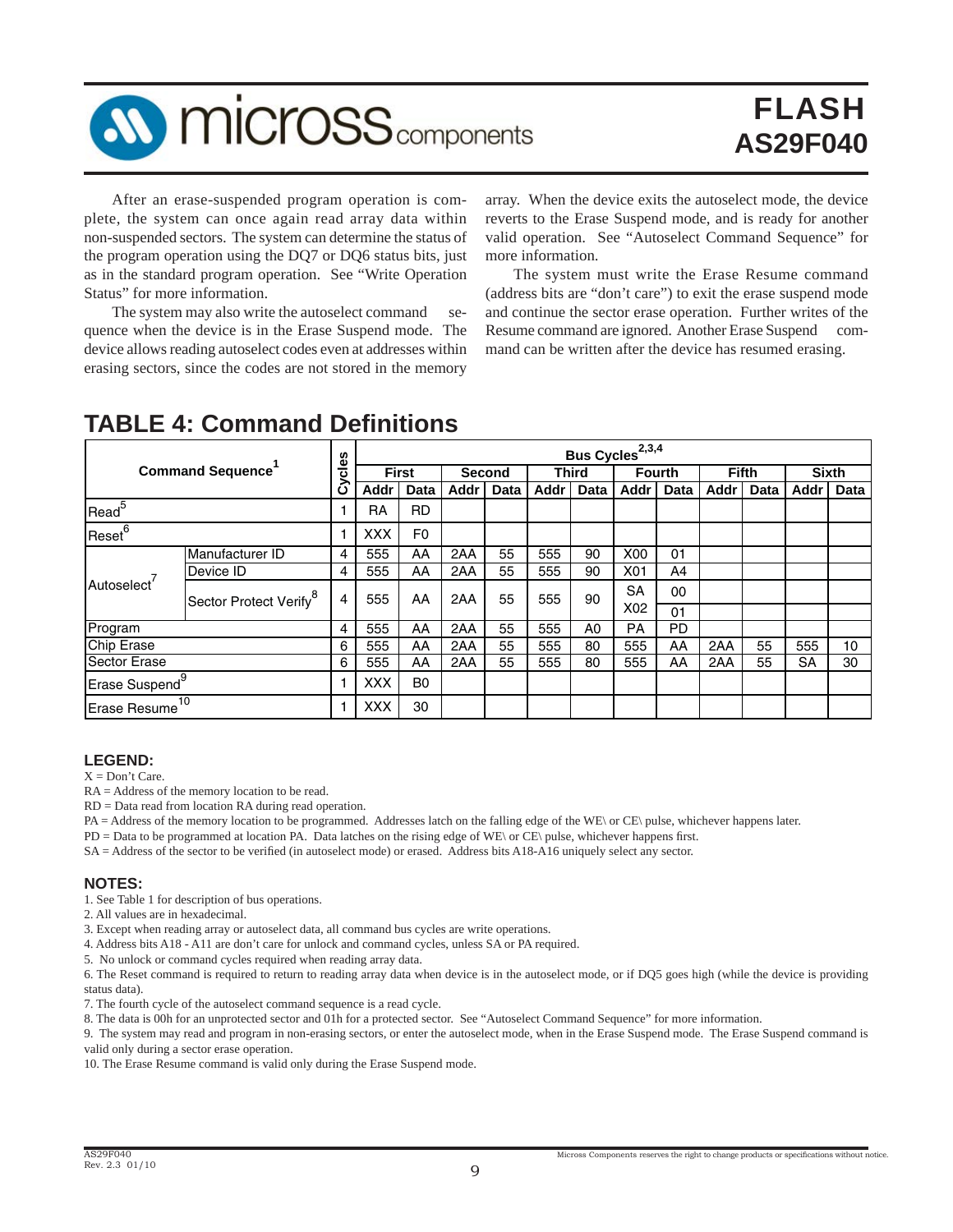# **AV MICrOSS** components

# FLASH **AS29F040**

# **WRITE OPERATION STATUS**

 The device provides several bits to determine the status of a write operation: DQ2, DQ3, DQ5, DQ6, and DQ7. Table 5 and the following subsections describe the functions of these bits. DQ7 and DQ6 each offer a method for determining whether a program or erase operation is complete or in progress. These three bits are discussed first.

## **DQ7: Data\ Polling**

 The Data\ Polling bit, DQ7, indicates to the host system whether an Embedded Algorithm is in progress or completed, or whether the device is in Erase Suspend. Data\ Polling is valid after the rising edge of the final  $WE\$  pulse in the program or erase command sequence.

 During the Embedded Program algorithm, the device outputs on DQ7 the complement of the datum programmed to DQ7. This DQ7 status also applies to programming during Erase Suspend. When the Embedded Program algorithm is complete, the device outputs the datum programmed to DQ7. The system must provide the program address to read valid status information on DQ7. If a program address falls within a protected sector, Data\ Polling on DQ7 is active for approximately 2μs, then the device returns to reading array data.

 During the Embedded Erase algorithm, Data\ Polling produces a "0" on DQ7. When the Embedded Erase algorithm is complete, or if the device enters the Erase Suspend mode, Data\ Polling produces a "1" on DQ7. This is analogous to the complement/true datum output described for the Embedded Program algorithm: the erase function changes all the bits in a sector to "1"; prior to this, the device outputs the "complement," or "0". The system must provide an address within any of the sectors selected for erasure to read valid status information on DQ7.

 After an erase command sequence is written, if all sectors selected for erasing are protected, Data\ Polling on DQ7 is active for approximately 100μs, then the device returns to reading array data. If not all selected sectors are protected, the Embedded Erase algorithm erases the unprotected sectors, and ignores the selected sectors that are protected.

 When the system detects DQ7 has changed from the complement to true data, it can read valid data at DQ7-DQ0 on the *following* read cycles. This is because DQ7 may change asynchronously with DQ0-DQ6 while Output Enable (OE\) is asserted low. The Data\ Polling Timings (During Embedded Algorithms) figure in the "AC Characteristics" section lustrates this.

 Table 5 shows the outputs for Data\ Polling on DQ7. Figure 3 shows the Data\ Polling algorithm.

# **DQ6: Toggle Bit I**

Toggle bit I on DQ6 indicates whether an Embedded Program or Erase algorithm is in progress or complete, or whether the device has entered the Erase Suspend mode. Toggle Bit I may be read at any address, and is valid after the rising edge of the final WE\ pulse in the command sequence (prior to the program or erase operation), and during the sector erase timeout.

 During an Embedded Program or Erase algorithm operation, successive read cycles to any address cause DQ6 to

# **FIGURE 3: DATA\ POLLING ALGORITHM**



### **NOTE:**

1) VA = Valid address for programming. During a sector erase operation, a valid address is an address within any sector selected for erasure. During chip erase, a valid address is any non-protected sector address.

2) DQ7 should be rechecked even if  $DQ5 = "1"$  because DQ7 may change simultaneously with DQ5.

Micross Components reserves the right to change products or specifications without notice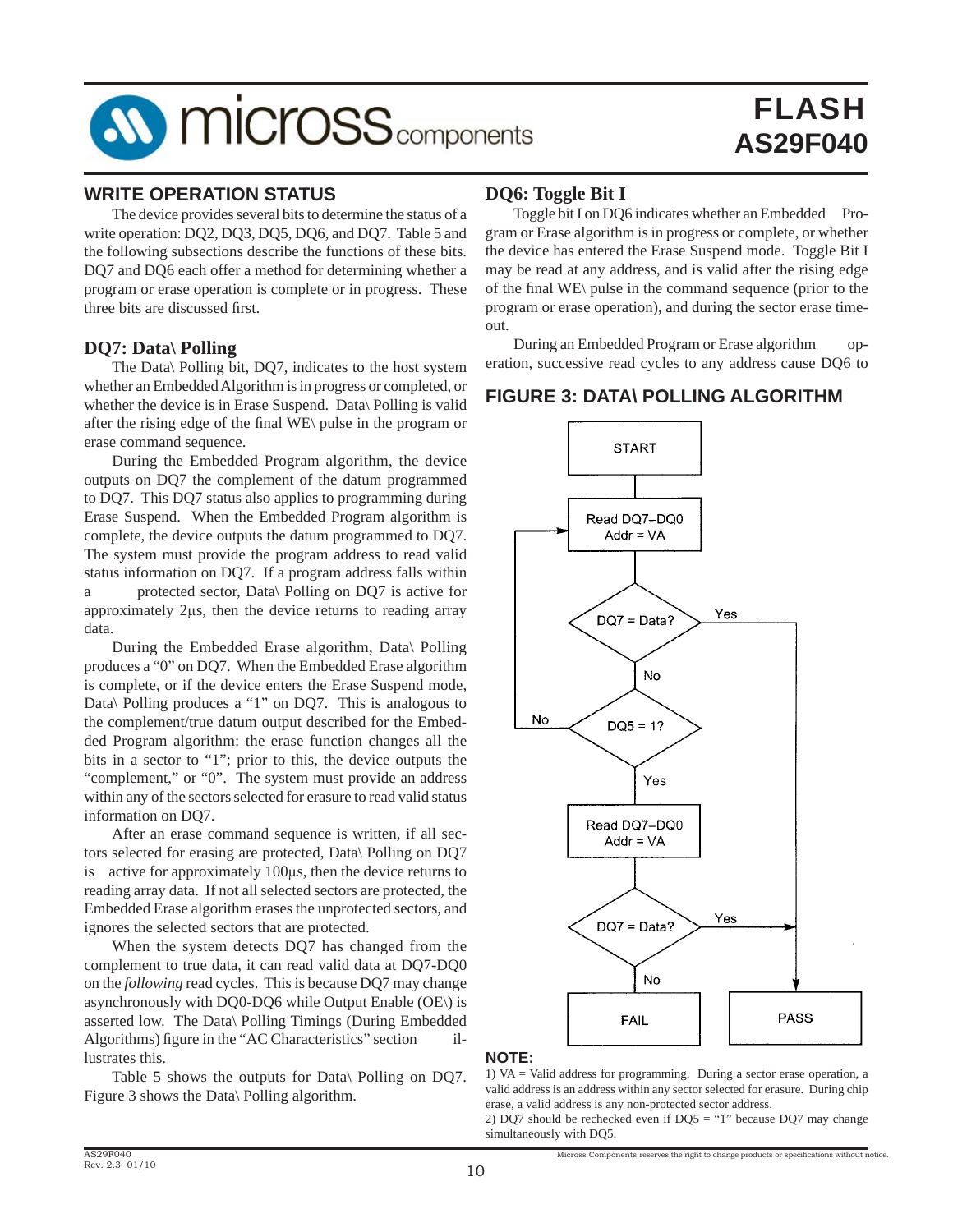

toggle. (The system may use either OE\ or CE\ to control the read cycles.) When the operation is complete, DQ6 stops toggling.

 After an erase command sequence is written, if all sectors selected for erasing are protected, DQ6 toggles for approximately 100μs, then returns to reading array data. If not all selected sectors are protected, the Embedded Erase algorithm erases the unprotected sectors, and ignores the selected sectors that are protected.

 The system can use DQ6 and DQ2 together to determine whether a sector is actively erasing or is erase-suspended. When the device is actively erasing (that is, the Embedded Erase algorithm is in progress), DQ6 toggles. When the device enters the Erase Suspend mode, DQ6 stops toggling. However the system must also use DQ2 to determine which sectors are erasing or erase-suspended. Alternatively, the system can use DQ7 (see the subsection on "DQ7: Data\ Polling").

 If a program address falls within a protected sector, DQ6 toggles for approximately 2μs after the program command sequence is written, then returns to reading array data.

 DQ6 also toggles during the erase-suspend-program mode, and stops toggling once the Embedded Program algorithm is complete.

 The Write Operation Status table shows the outputs for Toggle Bit I on DQ6. Refer to Figure 4 for the toggle bit algorithm, and to the Toggle Bit Timings figure in the "AC Characteristics" section for the timing diagram. The DQ2 vs. DQ6 figure shows the differences between DQ2 and DQ6 in graphical form. See also the subsection on "DQ2: Toggle Bit II".

### **DQ2: Toggle Bit II**

The "Toggle Bit II" on DO2, when used with DO6, indicates whether a particular sector is actively erasing (that is, the Embedded Erase algorithm is in progress), or whether that sector is erase-suspended. Toggle Bit II is valid after the rising edge of the final WE\ pulse in the command sequence.

 DQ2 toggles when the system reads at addresses within those sectors taht have been selected for erasure. (The system may use either OE\ or CE\ to control the read cycles.) But DQ2 cannot distinguish whether the sector is actively erasing or is erase-suspended. DQ6, by comparison, indicates whether the device is actively erasing, or is in Erase Suspend, but cannot distinguish which sectors are selected for erasure. Thus, both status bits are required for sector and mode information. Refer to Table 5 to compare outputs for DQ2 and DQ6.

Figure 4 shows the toggle bit algorithm in flowchart form, and the section "DQ2: Toggle Bit II" explains the algorithm. See also the "DQ6: Toggle Bit I" subsection. Refer to the Toggle Bit Timings figure for the toggle bit timing diagram. The DQ2 vs. DQ6 figure shows the differences between DQ2 and DQ6 in graphical form.

### **Reading Toggle Bit DQ6/DQ2**

 Refer to Figure 4 for the following discussion. Whenever the system initially begins reading toggle bit status, it must read DQ7-DQ0 at least twice in a row to determine whether a toggle bit is toggling. Typically, a system would note and store the value of the toggle bit after the first read. After the second read, the system would compare the new value of the toggle bit with the first. If the toggle bit is not toggling, the device

# **FIGURE 4: TOGGLE BIT ALGORITHM**



### **NOTE:**

<sup>1)</sup> Read toggle bit twice to determine whether or not it is toggling. See text. 2) Recheck toggle bit because it may stop toggling as DQ5 changes to "1". See text.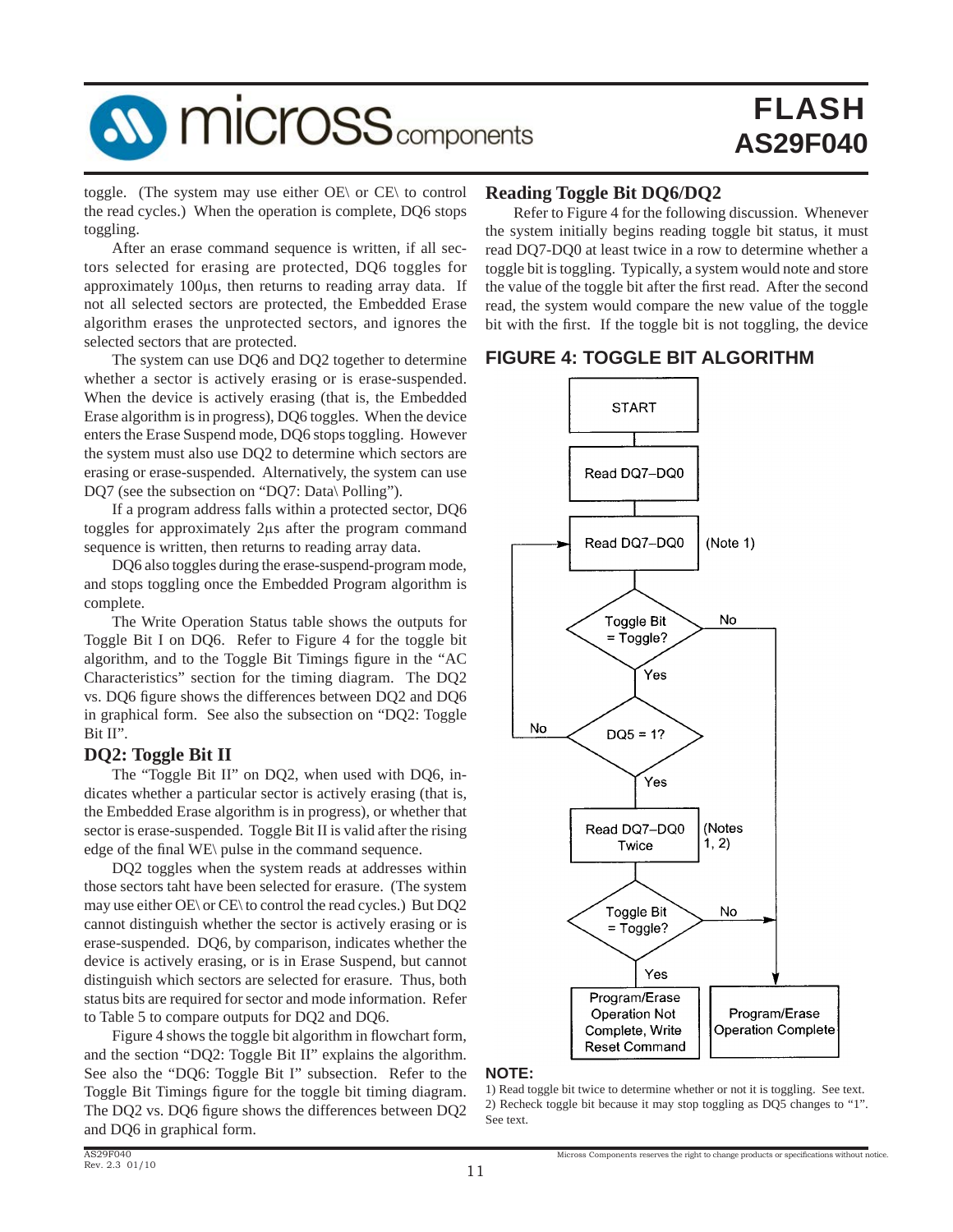

has completed the program or erase operation. The system can read array data on DQ7-DQ0 on the following read cycle.

 However, if after the initial two read cycles, the system determines that the toggle bit is still toggling, the system also should note whether the value of DQ5 is high (see the section on DQ5). If it is, the system should then determine again whether the toggle bit is toggling, since the toggle bit may have stopped toggling just as DQ5 went high. If the toggle bit is no longer toggling, the device has successfully completed the program or erase operation. If it is still toggling, the device did not complete the operation successfully, and the system must write the reset command to return to reading array data.

 The remaining scenario is that the system initially determines that the toggle bit it toggling and DQ5 has not gone high. The system may continue to monitor the toggle bit and DQ5 through successive read cycles, determining the status as described in the previous paragraph. Alternatively, it may choose to perform other system tasks. In this case, the system must start at the beginning of the algorithm when it returns to determine the status of the operation (top of Figure 4).

### **DQ5: Exceeded Timing Limits**

 DQ5 indicates whether the program or erase time has exceeded a specified internal pulse count limit. Under these conditions DQ5 produces a "1." This is a failure condition that indicates the program or erase cycle was not successfully completed.

 The DQ5 failure condition may appear if the system tries to program a "1" to a location that is previously programmed to "0." *Only an erase operation can change a "0" back to a "1."*

Under this condition, the device halts the operation, and when the operation has exceeded the timing limits, DQ5 produces a "1."

 Under both these conditions, the system must issue the reset command to return the device to reading array data.

### **DQ3: Sector Erase Timer**

 After writing a sector erase command sequence, the system may read DQ3 to determine whether or not an erase operation has begun. (The sector erase timer does not apply to the chip erase command.) If additional sectors are selected for erasure, the entire time-out also applies after each additional sector erase command. When the time-out is complete, DQ3 switches from "0" to "1." The system may ignore DQ3 if the system can guarantee that the time between additional sector erase commands will always be less than 50μs. See also the "Sector Erase Command Sequence" section.

 After the sector erase command sequence is written, the system should read the status on DQ7 (Data\ Polling) or DQ6 (Toggle Bit I) to ensure the device has accepted the command sequence, and then read DQ3. If DQ3 is "1", the internally controlled erase cycle has begun; all further commands (other than Erase Suspend) are ignored until the erase operation is complete. If DQ3 is "0", the device will accept additional sector erase commands. To ensure the command has been accepted, the system software should check the status of DQ3 prior to and following each subsequent sector erase command. If DQ3 is high on the second status check, the last command might not have been accepted. Table 5 shows the outputs for DQ3.

# **TABLE 5: WRITE OPERATION STATUS**

|          | <b>OPERATION</b>                          | DQ7  | DQ <sub>6</sub> | $DQ5^2$ | DQ3  | DQ2       |
|----------|-------------------------------------------|------|-----------------|---------|------|-----------|
| Standard | Embedded Program Algorithm                | DQ7\ | Toggle          | 0       | 0    | No Toggle |
| Mode     | Embedded Erase Algorithm                  | 0    | Toggle          | 0       |      | Toggle    |
| Erase    | Reading within Erase Suspended Sector     |      | No toggle       | 0       | N/A  | Toggle    |
| Suspend  | Reading within Non-Erase Suspended Sector | Data | Data            | Data    | Data | Data      |
| Mode     | Erase-Suspend-Program                     | DQ7\ | Toggle          | 0       | N/A  | N/A       |

**NOTES:**

1. DQ7 and DQ2 requires a valid address when reading status information. Refer to the appropriate subsection for further details.

2. DQ5 switches to '1' when an Embedded Program or Embedded Erase operation has exceeded the maximum timing limits. See "DQ5: Exceeding Timing Limits" for more information.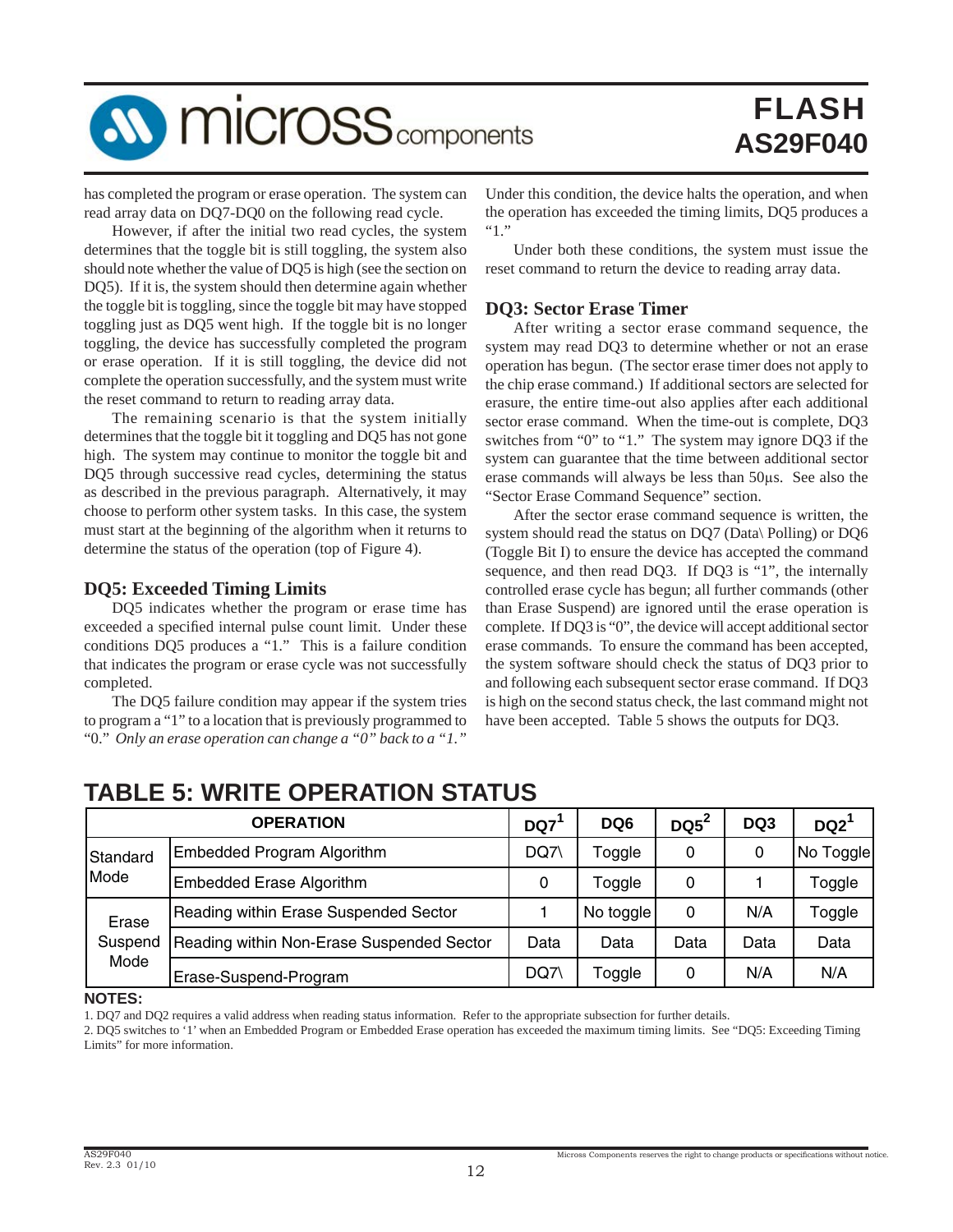

# **ABSOLUTE MAXIMUM RATINGS\***

Ambient Temperature with Power Applied...-55°C to +125°C Voltage with Respect to Ground

| <b>NOTES:</b> |  |
|---------------|--|

1. Minimum DC voltage on input or I/O pin is -0.5V. During voltage transitions, input may overshoot  $V_{SS}$  to -2.0V for periods of up to 20ns. See Figure 5. Maximum DC voltage on input and I/O pins is  $V_{CC}$  + 0.5V. During voltage transitions, input and I/O pins may overshoot  $V_{CC}$  + 2.0V for periods up to 20ns. See Figure 6.<br>2. Minimum DC voltage on A9 pin is -0.5V. During voltage transitions, A9 and OE\

pins may overshoot  $V_{SS}$  to -2.0V for periods of up to 20ns. See Figure 5. Maximum DC input voltage on A9 and OE\ is +12.5V which may overshoot to 13.5V for periods up to 20ns.

3. No more than one output shorted to ground at a time. Duration of the short circuit should not be greater than one second.

\*Stresses greater than those listed under "Absolute Maximum Ratings" may cause permanent damage to the device. This is a stress rating only and functional operation of the device at these or any other conditions above those indicated in the operation section of this specification is not implied. Exposure to absolute maximum rating conditions for extended periods may affect reliability.



# **FIGURE 5: Maximum Negative Overshoot Waveform**



# **FIGURE 6: Maximum Positive Overshoot Waveform**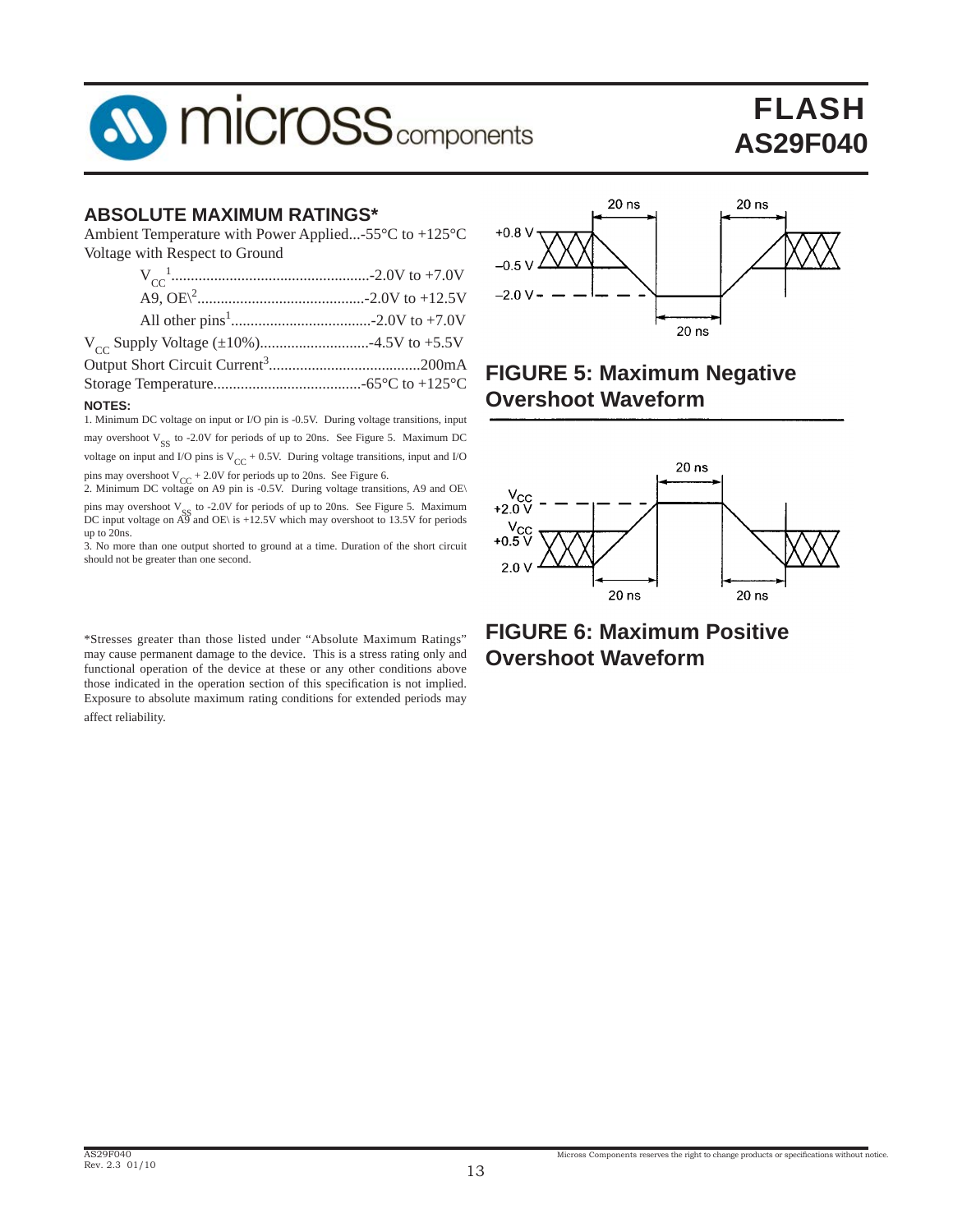

# **DC CHARACTERISTICS: TTL/NMOS Compatible**

| <b>PARAMETER</b>                                                         | <b>DESCRIPTION</b>                                                                 | <b>SYM</b>             | <b>MIN</b> | <b>TYP</b> | <b>MAX</b>         | <b>UNIT</b> |
|--------------------------------------------------------------------------|------------------------------------------------------------------------------------|------------------------|------------|------------|--------------------|-------------|
| Input Load Current                                                       | $V_{IN}$ = $V_{SS}$ to $V_{CC}$ , $V_{CC}$ = $V_{CC}$ Max                          | łц                     |            |            | ±1.0               | μA          |
| A9 Input Load Current                                                    | $V_{CC} = V_{CC}$ Max, A9 = 12.5V                                                  | <sup>I</sup> LIT       |            |            | 50                 | μA          |
| Output Leakage Current                                                   | $V_{\text{OUT}} = V_{SS}$ to $V_{\text{CC}}$ , $V_{\text{CC}} = V_{\text{CC}}$ Max | I <sub>LO</sub>        |            |            | ±1.0               | μA          |
| $V_{CC}$ Active Read Current <sup>1,2</sup>                              | $CE = V_{II}$ , $OE = V_{IH}$                                                      | ICC1                   |            | 20         | 30                 | mA          |
| V <sub>CC</sub> Active Write (Program/Erase)<br>Current <sup>2,3,4</sup> | $CE = V_{IL}$ , $OE = V_{IH}$                                                      | ICC2                   |            | 30         | 40                 | mA          |
| V <sub>CC</sub> Standby Current <sup>2</sup>                             | $CE = V_{IH}$                                                                      | ICC3                   |            | 0.4        | 1.0                | mA          |
| Input Low Voltage                                                        |                                                                                    | $V_{IL}$               | $-0.5$     |            | 0.8                | v           |
| Input High Voltage                                                       |                                                                                    | $V_{\text{IH}}$        | 2.0        |            | $V_{\rm CC}$ + 0.5 | $\vee$      |
| Voltage for Autoselect and Sector<br>Protect                             | $V_{\rm CC} = 5.25V$                                                               | $V_{ID}$               | 10.5       |            | 12.5               | $\vee$      |
| <b>Output Low Voltage</b>                                                | $I_{OL}$ = 12 mA, $V_{CC}$ = $V_{CC}$ Min                                          | $V_{OL}$               |            |            | 0.45               | v           |
| Output High Voltage                                                      | $IOH = -2.5$ mA, $VCC = VCC$ Min                                                   | $V_{OH}$               | 2.4        |            |                    | $\vee$      |
| Low V <sub>CC</sub> Lock-out Voltage                                     |                                                                                    | <b>V<sub>LKO</sub></b> | 3.2        |            | 4.2                | v           |

# **DC CHARACTERISTICS: CMOS Compatible**

| <b>PARAMETER</b>                                                 | <b>DESCRIPTION</b>                                                                 | <b>SYM</b>             | <b>MIN</b>          | <b>TYP</b> | <b>MAX</b>         | <b>UNIT</b> |
|------------------------------------------------------------------|------------------------------------------------------------------------------------|------------------------|---------------------|------------|--------------------|-------------|
| Input Load Current                                               | $V_{IN}$ = $V_{SS}$ to $V_{CC}$ , $V_{CC}$ = $V_{CC}$ Max                          | ŀц                     |                     |            | ±1.0               | μA          |
| A9 Input Load Current                                            | $V_{CC} = V_{CC}$ Max, A9 = 12.5V                                                  | <sup>I</sup> LIT       |                     |            | 50                 | μA          |
| Output Leakage Current                                           | $V_{\text{OUT}} = V_{SS}$ to $V_{\text{CC}}$ , $V_{\text{CC}} = V_{\text{CC}}$ Max | $I_{LO}$               |                     |            | ±1.0               | μA          |
| $V_{CC}$ Active Read Current <sup>1,2</sup>                      | $CE\backslash = V_{IL}$ , $OE\backslash = V_{IH}$                                  | ICC1                   |                     | 20         | 30                 | mA          |
| V <sub>CC</sub> Active Program/Erase<br>Current <sup>2,3,4</sup> | $CE = V_{II}$ , $OE = V_{IH}$                                                      | $I_{CC2}$              |                     | 30         | 40                 | mA          |
| $V_{\text{CC}}$ Standby Current <sup>2, 5</sup>                  | $CE = V_{CC} \pm 0.5V$                                                             | $I_{\rm CG3}$          |                     | 1          | 5                  | μA          |
| Input Low Voltage                                                |                                                                                    | $V_{IL}$               | $-0.5$              |            | 0.8                | V           |
| Input High Voltage                                               |                                                                                    | V <sub>IH</sub>        | $0.7 \times V_{CC}$ |            | $V_{\rm CC}$ + 0.3 | $\vee$      |
| Voltage for Autoselect and<br><b>Sector Protect</b>              | $V_{\rm CC} = 5.25V$                                                               | $V_{ID}$               | 10.5                |            | 12.5               | $\vee$      |
| <b>Output Low Voltage</b>                                        | $I_{OL}$ = 12 mA, $V_{CC}$ = $V_{CC}$ Min                                          | $V_{OL}$               |                     |            | 0.45               | V           |
| Output High Voltage                                              | $I_{OH} = -2.5$ mA, $V_{CC} = V_{CC}$ Min                                          | V <sub>OH1</sub>       | $0.85$ $V_{CC}$     |            |                    | $\vee$      |
|                                                                  | $I_{OH}$ = -100 µA, $V_{CC}$ = $V_{CC}$ Min                                        | V <sub>OH2</sub>       | $V_{CC}$ - 0.4      |            |                    | V           |
| Low V <sub>CC</sub> Lock-out Voltage<br>$\overline{\phantom{a}}$ |                                                                                    | <b>V<sub>LKO</sub></b> | 3.2                 |            | 4.2                | V           |

### **NOTES:**

1. The  $I_{CC}$  current listed includes both the DC operating current and the frequency dependent component (at 6 MHz). The frequency component typically is less than 2mA/MHz, with OE\ at  $V_{\text{H}}$ .

2. Maximum  $I_{CC}$  specifications are tested with  $V_{CC} = V_{CC}$  Max.

3.  $I_{CC}$  active while Embedded Algorithm (program or erase) is in progress.

4. Not 100% tested.

5. For CMOS mode only,  $I_{CC3} = 20 \mu A$  max at extended temperatures (>+85°C).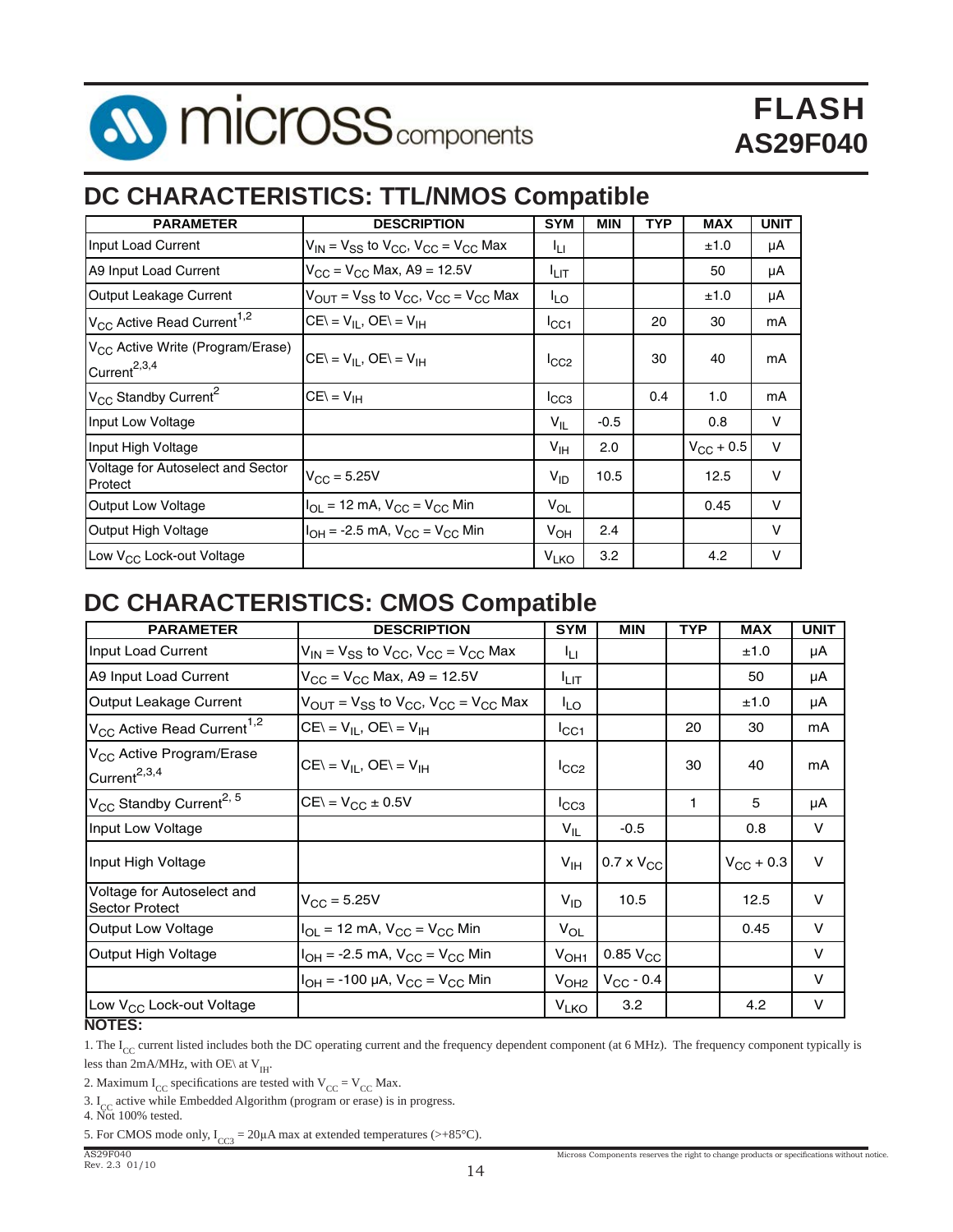

# **FIGURE 7: TEST CONDITIONS, Test Setup**



# **TABLE 6: TEST CONDITIONS, Test Specifications**

| <b>CONDITIONS</b>                                          | -55         | <b>ALL OTHERS</b> | <b>UNIT</b> |
|------------------------------------------------------------|-------------|-------------------|-------------|
| Output Load                                                |             | 1 TTL Gate        |             |
| Output Load Capacitance, CL<br>(including jig capacitance) | 30          | 100               | рF          |
| Input Rise and Fall Times                                  | 5           | 20                | ns          |
| Input Pulse Levels                                         | $0.0 - 3.0$ | $0.45 - 2.4$      |             |
| Input timing measurement<br>reference levels               | 1.5         | 0.8, 2.0          |             |
| Output timing measurement<br>reference levels              | 1.5         | 0.8, 2.0          |             |

# **AC CHARACTERISTICS: Read-Only Operations**

|                                                                       | <b>SYMBOL</b>     |                    | SPEED OPTIONS <sup>1</sup>            |            |             |             |          |          |          |              |
|-----------------------------------------------------------------------|-------------------|--------------------|---------------------------------------|------------|-------------|-------------|----------|----------|----------|--------------|
| <b>PARAMETER</b>                                                      | <b>JEDEC</b>      | <b>Std</b>         | <b>TEST SETUP</b>                     |            | -55         | -70         | 90       | $-120$   | $-150$   | <b>UNITS</b> |
| Read Cycle Time <sup>3</sup>                                          | t <sub>AVAV</sub> | $t_{\mathsf{RC}}$  |                                       | <b>MIN</b> | 55          | 70          | 90       | 120      | 150      | ns           |
| Address to Output Delay                                               | t <sub>AVQV</sub> | $t_{ACC}$          | $CE = V_{\parallel}$<br>$OE = V_{II}$ | <b>MAX</b> | 55          | 70          | 90       | 120      | 150      | ns           |
| Chip Enable to Output Delay                                           | t <sub>ELQV</sub> | $t_{CE}$           | $OE = V_{II}$                         | <b>MAX</b> | 55          | 70          | 90       | 120      | 150      | ns           |
| Output Enable to Output Delay                                         | t <sub>GLQV</sub> | $t_{OE}$           |                                       | <b>MAX</b> | 30          | 30          | 35       | 50       | 55       | ns           |
| Chip Enable to Output High $Z^{2, 3}$                                 | <sup>t</sup> EHQZ | $t_{\text{DF}}$    |                                       | <b>MAX</b> | 18          | 20          | 20       | 30       | 35       | ns           |
| Output Enable to Output High $Z^{2, 3}$                               | t <sub>GHQZ</sub> | $t_{\text{DF}}$    |                                       |            | 18          | 20          | 20       | 30       | 35       | ns           |
|                                                                       |                   |                    | Read                                  | <b>MIN</b> | $\Omega$    | $\Omega$    | $\Omega$ | $\Omega$ | $\Omega$ | ns           |
| Output Enable Hold Time <sup>3</sup>                                  |                   | $t$ <sub>OEH</sub> | Toggle and<br>Data Polling            | <b>MIN</b> | 10          | 10          | 10       | 10       | 10       | ns           |
| Output Hold Time From Addresses<br>CE\ or OE\, Whichever Occurs First | t <sub>AXQX</sub> | $t_{OH}$           |                                       | <b>MIN</b> | $\mathbf 0$ | $\mathbf 0$ | $\Omega$ | $\Omega$ | 0        | ns           |

### **NOTES:**

1. See Figure 7 and Table 6 for test specifications.

2. Output driver disable time.

3. Not 100% tested.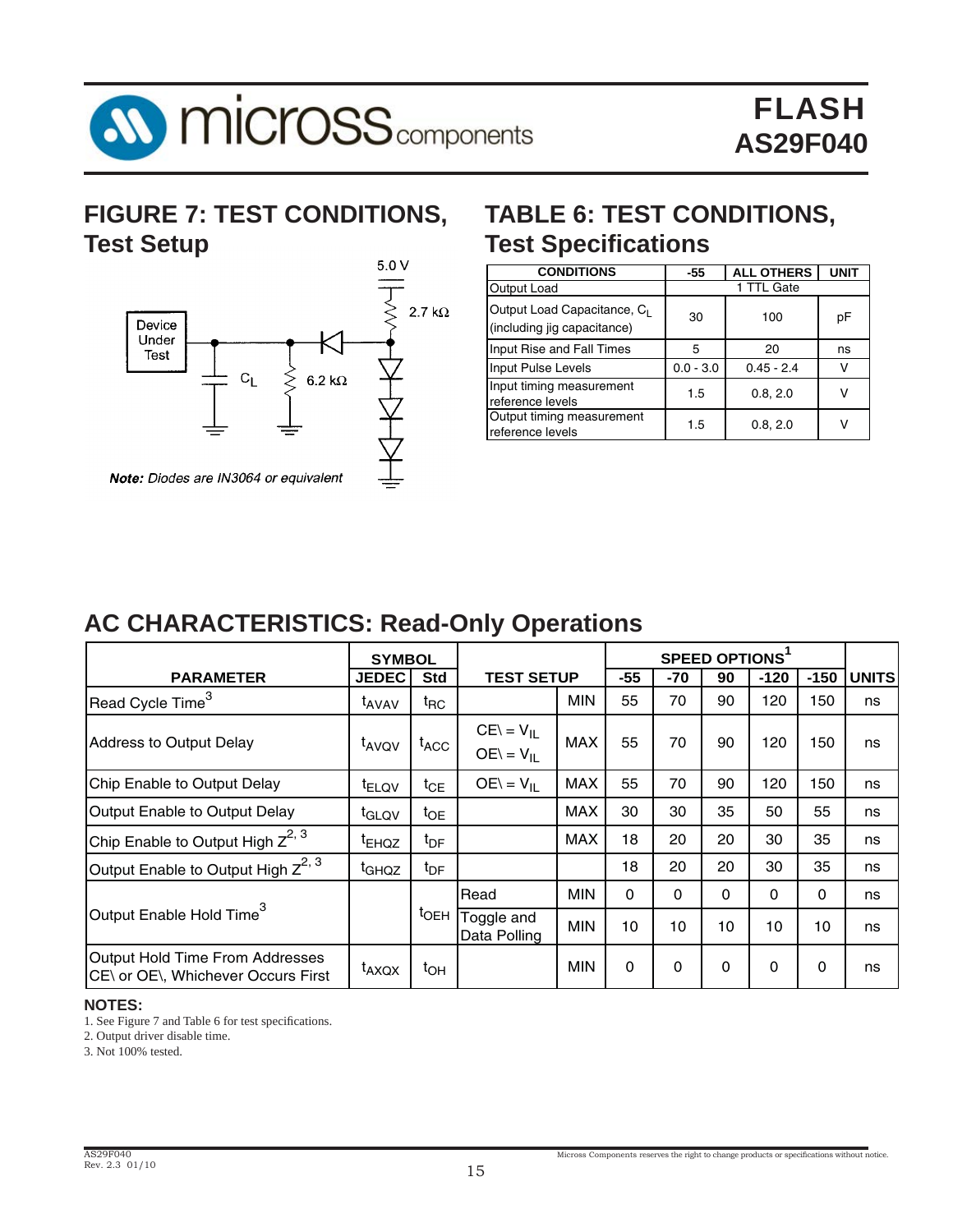

# **FIGURE 8: AC CHARACTERISTICS, Read Operations Timings**



# **AC CHARACTERISTICS: Erase and Program Operations**

|                                                                |            |                    | <b>SYMBOL</b>                         | <b>SPEED OPTIONS</b> |     |             |        |        |              |
|----------------------------------------------------------------|------------|--------------------|---------------------------------------|----------------------|-----|-------------|--------|--------|--------------|
| <b>PARAMETER</b>                                               |            | <b>JEDEC</b>       | <b>Std</b>                            | -55                  | -70 | 90          | $-120$ | $-150$ | <b>UNITS</b> |
| Write Cycle Time'                                              | <b>MIN</b> | t <sub>AVAV</sub>  | t <sub>WC</sub>                       | 55                   | 70  | 90          | 120    | 150    | ns           |
| <b>Address Setup Time</b>                                      | <b>MIN</b> | t <sub>AVWL</sub>  | $t_{AS}$                              |                      |     | $\mathbf 0$ |        |        | ns           |
| <b>Address Hold Time</b>                                       | <b>MIN</b> | t <sub>WLAX</sub>  | t <sub>AH</sub>                       | 40                   | 45  | 45          | 50     | 50     | ns           |
| Data Setup Time                                                | <b>MIN</b> | t <sub>DVWH</sub>  | $t_{DS}$                              | 25                   | 30  | 45          | 50     | 50     | ns           |
| Data Hold Time                                                 | <b>MIN</b> | t <sub>WHDX</sub>  | t <sub>DH</sub>                       |                      |     | 0           |        |        | ns           |
| Output Enable Setup Time                                       | <b>MIN</b> |                    | $t_{\text{OES}}$                      |                      |     | $\mathbf 0$ |        |        | ns           |
| <b>Read Recover Time Before Write</b><br>(OE\ High to WE\ Low) | <b>MIN</b> | t <sub>GHWL</sub>  | <sup>t</sup> GHWL                     | 0                    |     |             | ns     |        |              |
| CE\ Setup Time                                                 | MIN        | <sup>t</sup> ELWL  | $t_{\rm CS}$                          |                      | 0   |             |        | ns     |              |
| CE\ Hold Time                                                  | <b>MIN</b> | <sup>t</sup> WHEH  | $t_{CH}$                              |                      |     | 0           |        |        | ns           |
| Write Pulse Width                                              | <b>MIN</b> | t <sub>WLWH</sub>  | t <sub>WP</sub>                       | 30                   | 35  | 45          | 50     | 50     | ns           |
| Write Pulse Width High                                         | <b>MIN</b> | t <sub>WHWL</sub>  | t <sub>WPH</sub>                      | 20                   |     | ns          |        |        |              |
| Byte Programming Operation <sup>2</sup>                        | TYP        | t <sub>WHWH1</sub> | t <sub>WHWH1</sub>                    | $\overline{7}$       |     | μs          |        |        |              |
| Sector Erase Operation <sup>2</sup>                            | TYP        |                    | t <sub>WHWH2</sub> t <sub>WHWH2</sub> | 1                    |     | sec         |        |        |              |
| V <sub>CC</sub> Set Up Time <sup>1</sup>                       | <b>MIN</b> |                    | t <sub>vcs</sub>                      |                      |     | 50          |        |        | μs           |

**NOTES:**

1. Not 100% tested.

2. See the "Erase and Programming Performance" section for more information.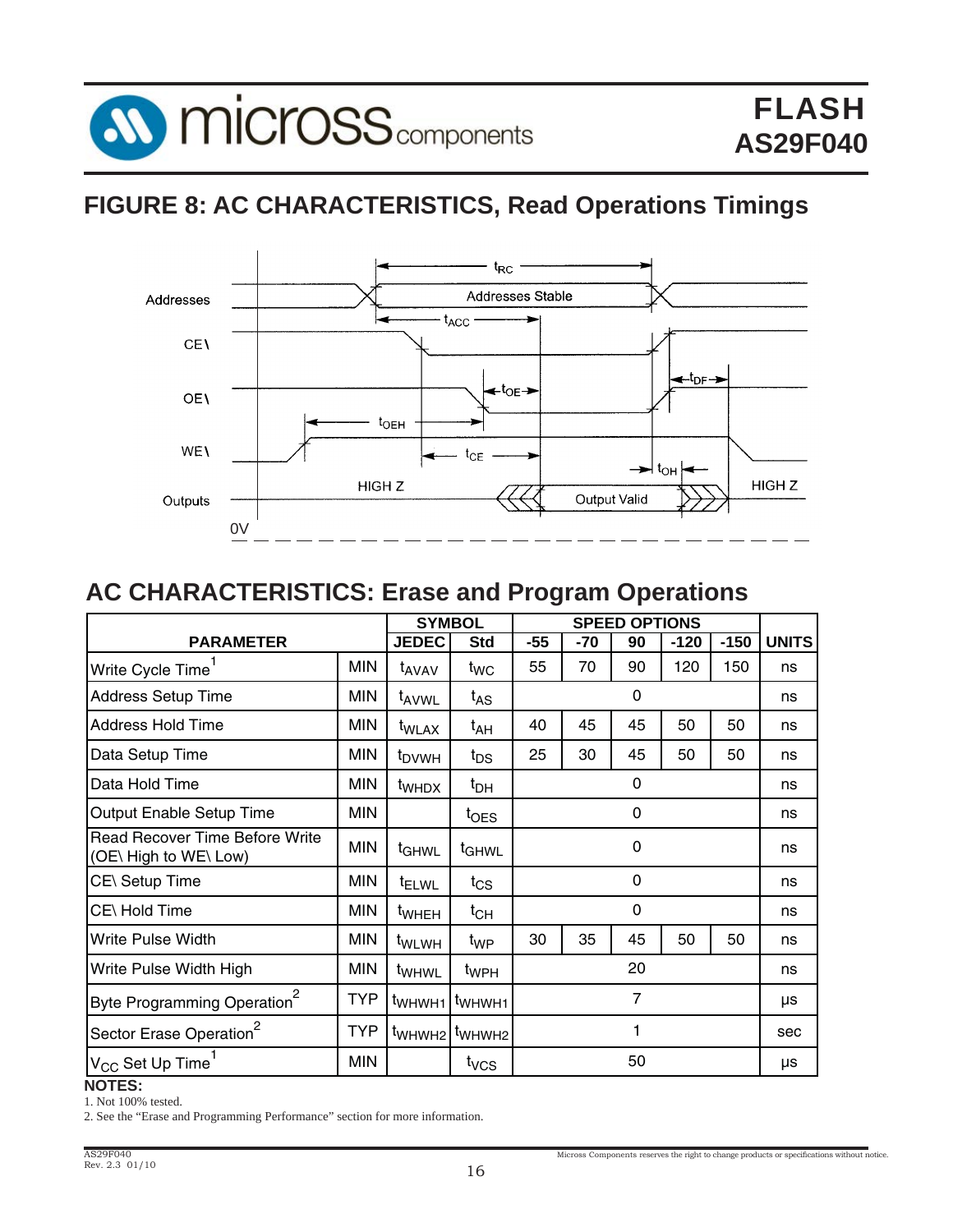

# **FIGURE 9: AC CHARACTERISTICS, Program Operation Timings**



# **NOTES:** PA = program address, PD = program data,  $D_{OUT}$  is the true data at the program address.

# **FIGURE 10: AC CHARACTERISTICS, Chip/Sector Erase Operation Timings**





Micross Components reserves the right to change products or specifications without notice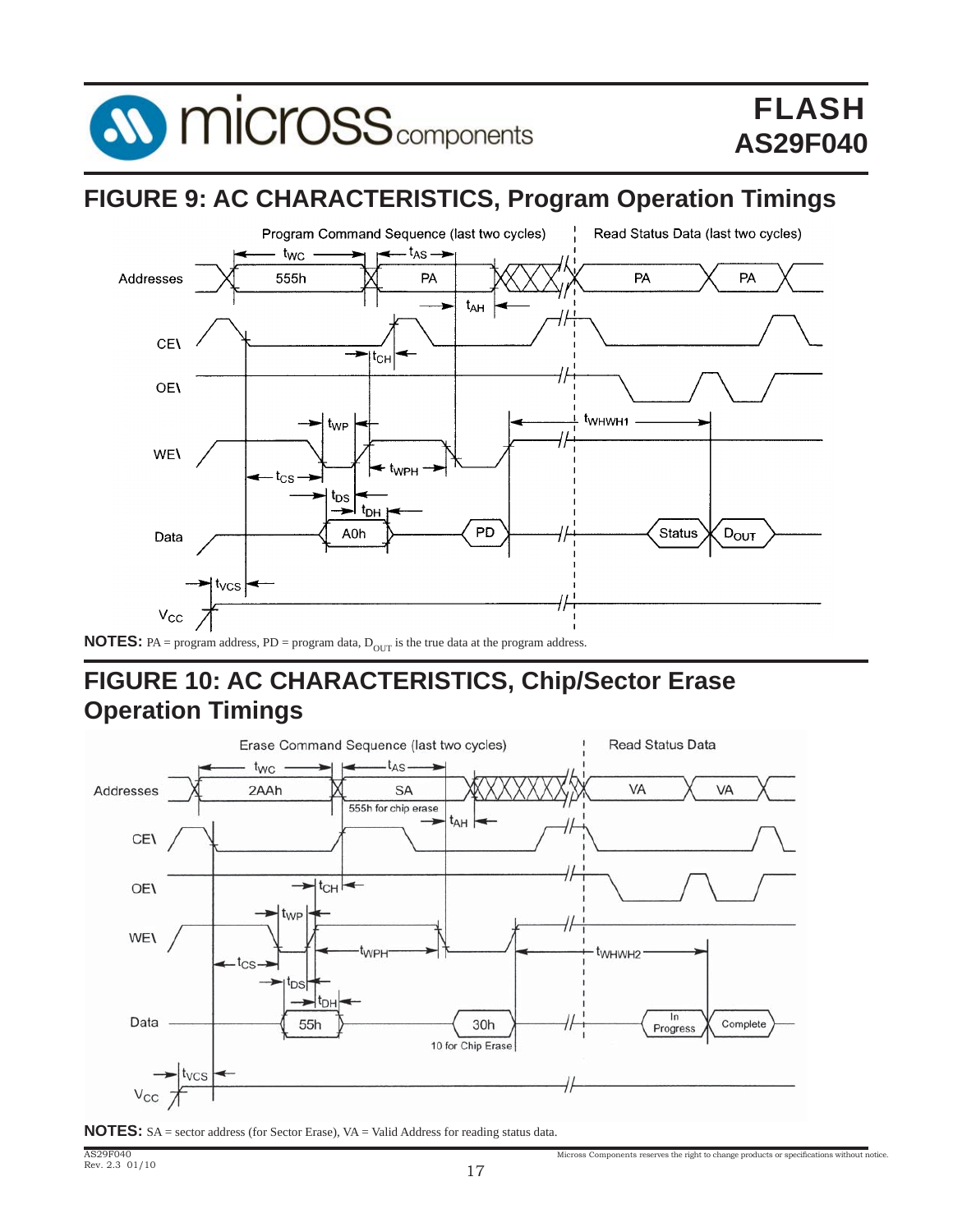

# **FIGURE 11: Data\ Polling Timings (During Embedded Algorithms)**



NOTES: VA = Valid address. Illustration shows first status cycle after command sequence, last status read cycle, and array data read cycle.

# **FIGURE 12: AC CHARACTERISTICS, Toggle Bit Timings (During Embedded Algorithms)**



NOTES: VA = Valid address, not required for DQ6. Illustration shows first two status cycle after command sequence, last status read cycle, and array data read cycle.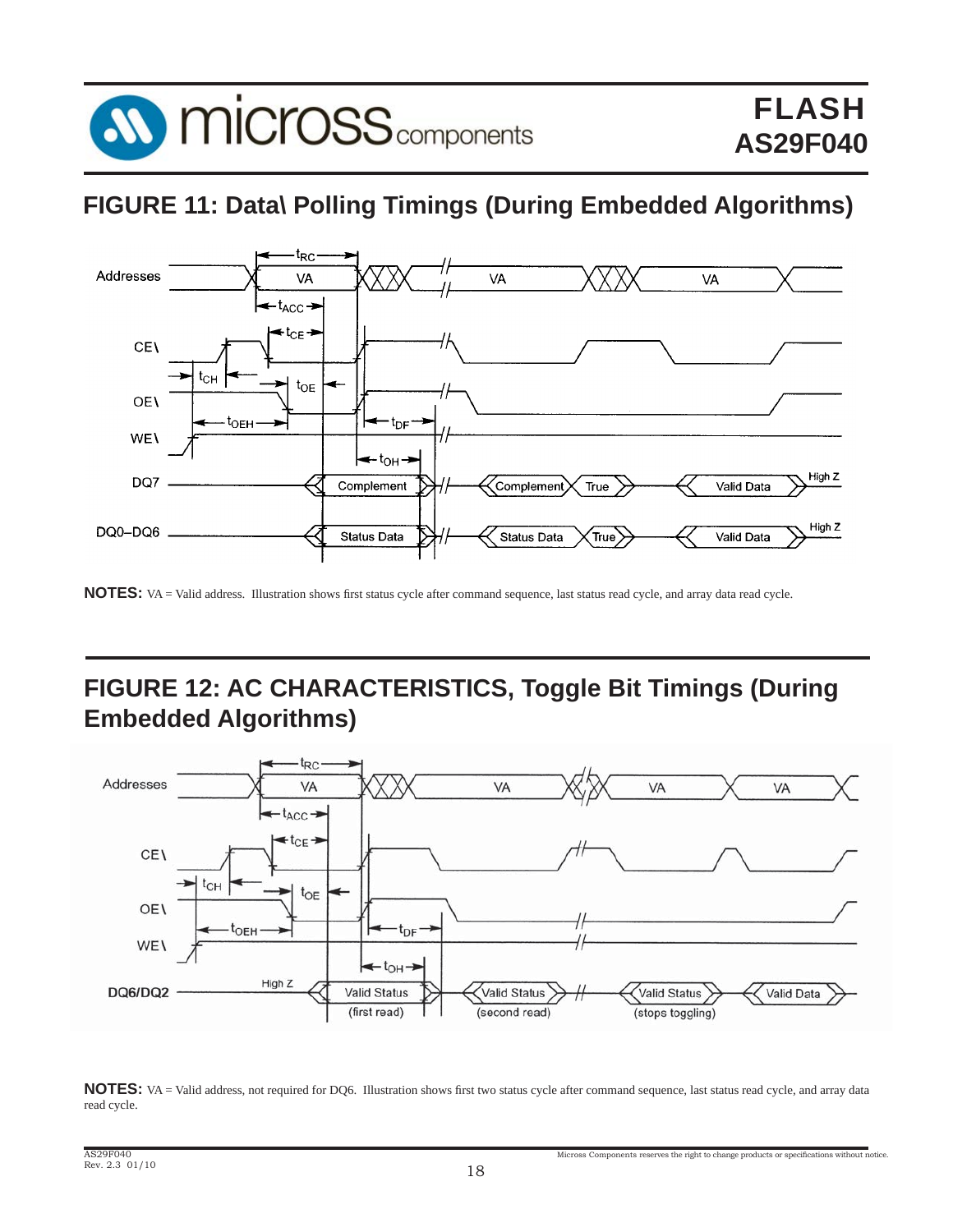

# **FIGURE 13: AC CHARACTERISTICS, DQ2 vs. DQ6**



**NOTES:** Both DQ6 and DQ2 toggle with OE\ or CE\. See the text on DQ6 and DQ2 in section "Write Operation Status" for more information.

# **AC CHARACTERISTICS: Erase and Program Operations (Alternate CE\ Controlled Writes)**

|                                                                |            |                              | <b>SYMBOL</b>      |     | <b>SPEED OPTIONS</b> |             |        |        |              |
|----------------------------------------------------------------|------------|------------------------------|--------------------|-----|----------------------|-------------|--------|--------|--------------|
| <b>PARAMETER</b>                                               |            | <b>JEDEC</b>                 | <b>Std</b>         | -55 | -70                  | 90          | $-120$ | $-150$ | <b>UNITS</b> |
| Write Cycle Time                                               | <b>MIN</b> | t <sub>AVAV</sub>            | $t_{WC}$           | 55  | 70                   | 90          | 120    | 150    | ns           |
| <b>Address Setup Time</b>                                      | <b>MIN</b> | <sup>t</sup> AVWL            | $t_{AS}$           |     |                      | 0           |        |        | ns           |
| <b>Address Hold Time</b>                                       | <b>MIN</b> | <sup>t</sup> WLAX            | t <sub>AH</sub>    | 40  | 45                   | 45          | 50     | 50     | ns           |
| Data Setup Time                                                | <b>MIN</b> | <sup>t</sup> <sub>DVWH</sub> | $t_{DS}$           | 25  | 30                   | 45          | 50     | 50     | ns           |
| Data Hold Time                                                 | <b>MIN</b> | t <sub>WHDX</sub>            | t <sub>DH</sub>    |     |                      | 0           |        |        | ns           |
| Output Enable Setup Time                                       | <b>MIN</b> |                              | $t_{OES}$          |     |                      | 0           |        |        | ns           |
| <b>Read Recover Time Before Write</b><br>(OE\ High to WE\ Low) | <b>MIN</b> | <sup>t</sup> GHWL            | <sup>t</sup> GHWL  | 0   |                      |             | ns     |        |              |
| CE\ Setup Time                                                 | <b>MIN</b> | <sup>t</sup> ELWL            | $t_{CS}$           |     |                      | $\mathbf 0$ |        |        | ns           |
| CE\Hold Time                                                   | <b>MIN</b> | <sup>t</sup> WHEH            | $t_{CH}$           |     |                      | 0           |        |        | ns           |
| Write Pulse Width                                              | <b>MIN</b> | t <sub>WLWH</sub>            | $t_{WP}$           | 30  | 35                   | 45          | 50     | 50     | ns           |
| Write Pulse Width High                                         | <b>MIN</b> | <sup>t</sup> WHWL            | t <sub>WPH</sub>   |     |                      | 20          |        |        | ns           |
| Byte Programming Operation <sup>2</sup>                        | <b>TYP</b> | t <sub>WHWH1</sub>           | t <sub>WHWH1</sub> | 7   |                      |             | μs     |        |              |
| Sector Erase Operation <sup>2</sup>                            | <b>TYP</b> | <sup>t</sup> WHWH2           | t <sub>WHWH2</sub> | ٦   |                      |             | sec    |        |              |
| $\mathsf{IV}_{\mathsf{CC}}$ Set Up Time $^{\mathsf{T}}$        | <b>MIN</b> |                              | t <sub>vcs</sub>   |     |                      | 50          |        |        | μs           |

### **NOTES:**

1. Not 100% tested.

2. See the "Erase and Programming Performance" section for more information.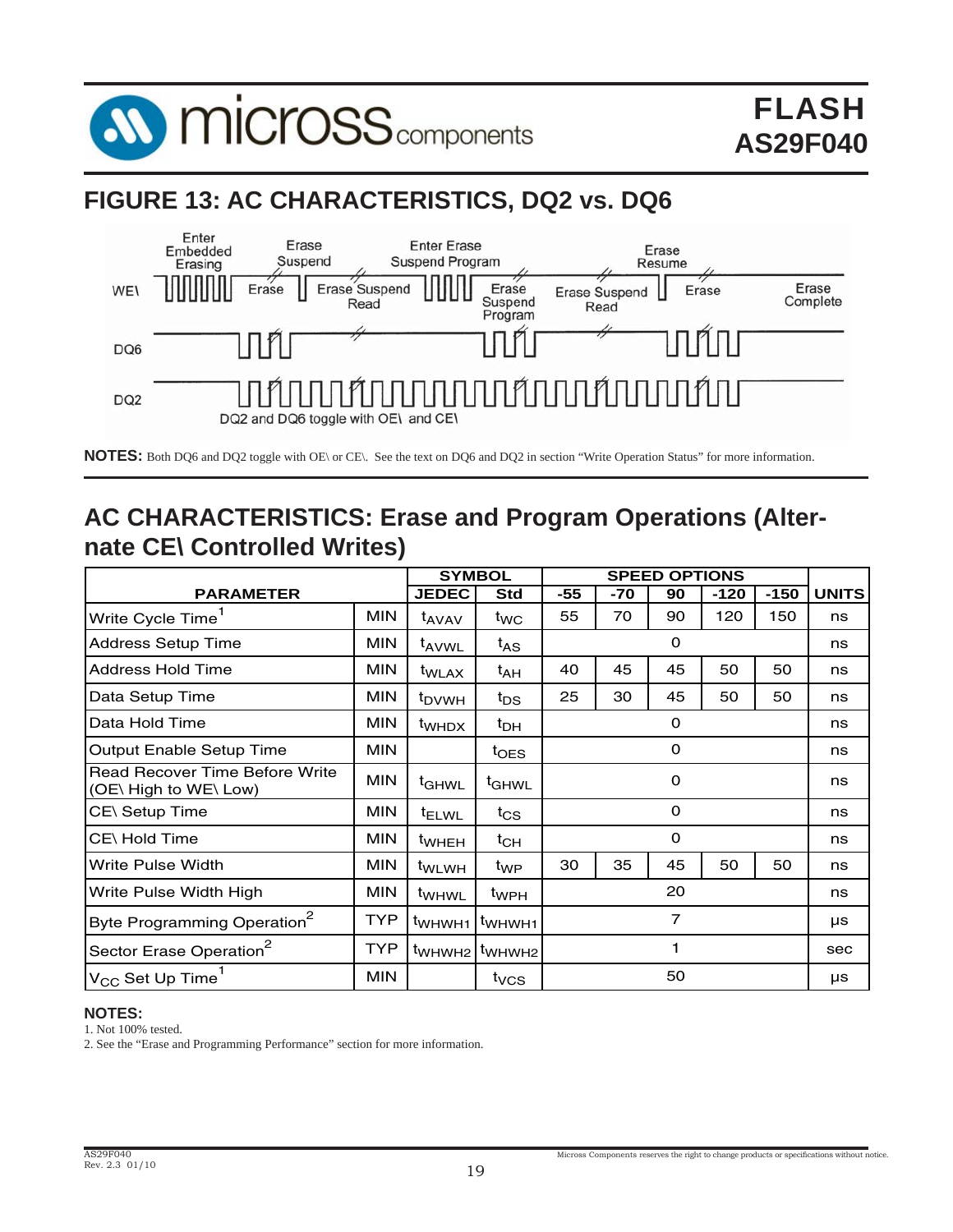

# **FIGURE 14: AC CHARACTERISTICS, Alternate CE\ Controlled Write Operation Timings**



### NOTES:

1. PA = Program Address, PD = Program Deta, SA = Sector Address, DQ7) = Complement of Deta Input, D<sub>eta</sub> = Array Deta,

2. Figure indicates the last two bus cycles of the command sequence.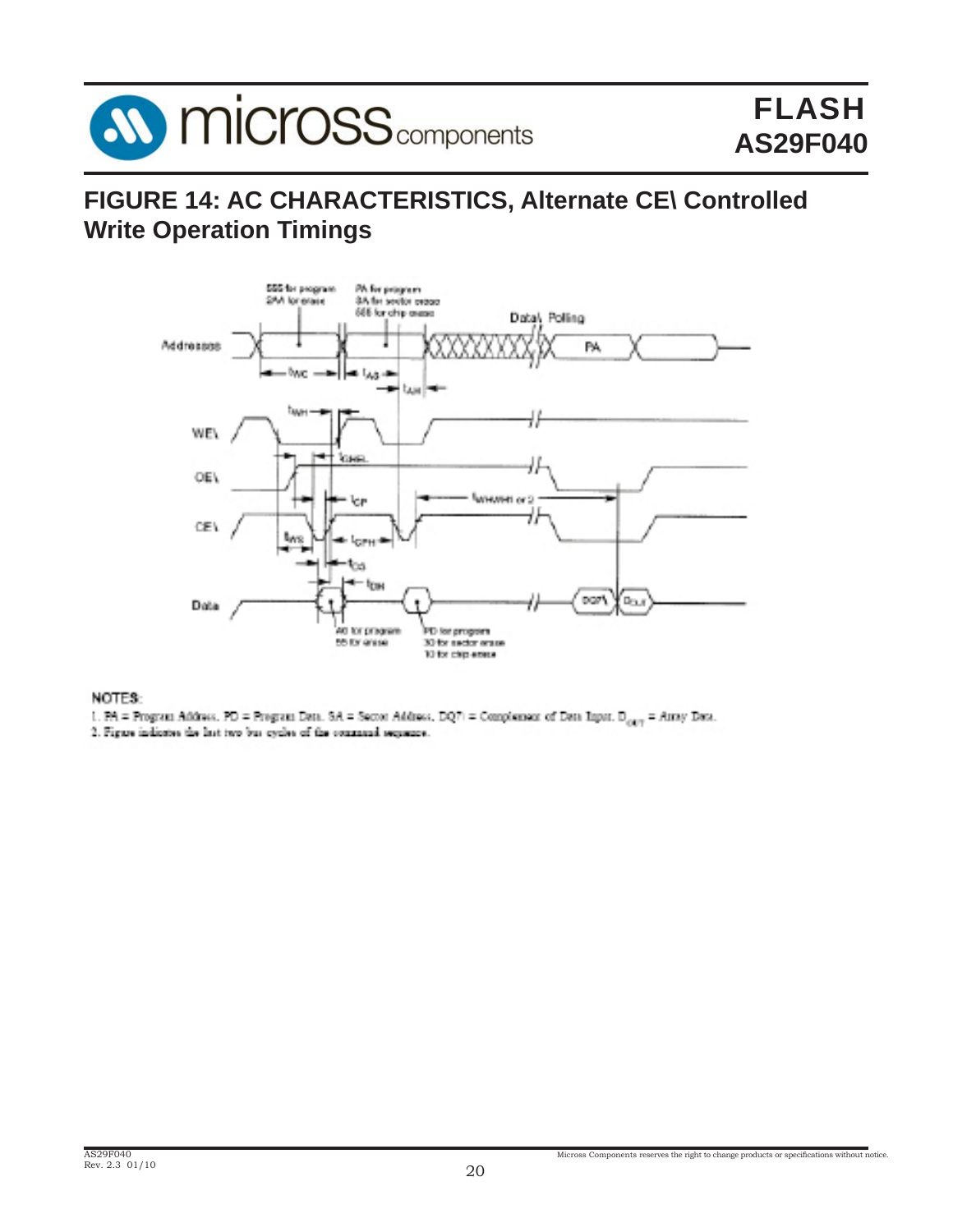

# **ERASE AND PROGRAMMING PERFORMANCE**

|                                    | LIMITS           |                  |      |                                             |
|------------------------------------|------------------|------------------|------|---------------------------------------------|
| <b>PARAMETER</b>                   | TYP <sup>1</sup> | MAX <sup>2</sup> | UNIT | <b>COMMENTS</b>                             |
| Sector Erase Time                  |                  | 8                | sec  |                                             |
| Chip Erase Time                    | 8                | 64               | sec  | Excludes 00h programming prior to erasure   |
| <b>Byte Programming Time</b>       |                  | 300              | μs   |                                             |
| Chip Programming Time <sup>3</sup> | 3.6              | 10.8             | sec  | Excludes system-level overhead <sup>3</sup> |

### **NOTES:**

1. Typical program and erase times assume the following conditions:  $25^{\circ}$ C,  $5.0V$  V<sub>CC</sub>, 1 million cycles. Additionally, programming typicals assume checkerboard pattern.

2. Under worst case conditions of 90°C,  $V_{CC} = 4.5V$ ; 1,000,000 cycles.<br>3. The typical chip programming time is considerably less than the maximum chip programming time listed, since most bytes program faster than the maximum byte program time listed. If the maximum byte program time given is exceeded, only then does the device set DQ5 = 1. See the section on DQ5 for further information.

4. In the pre-programming step of the Embedded Erase algorithm, all bytes are programmed to 00h before erasure.

5. System-level overhead is the time required to execute the four-bus-cycle command sequence for programming. See Table 4 for further information on command definitions.

6. The device has a minimum guaranteed erase and program cycle endurance of 1 million cycles.

# **LATCHUP CHARACTERISTIC**

| <b>PARAMETER</b>                                       | <b>MIN</b> | <b>MAX</b>          |
|--------------------------------------------------------|------------|---------------------|
| Input voltage with respect to $V_{SS}$ on all I/O pins | $-1.0V$    | $V_{\rm CC}$ + 1.0V |
| $V_{CC}$ Current                                       | -100mA     | +100mA              |

**NOTES:** Includes all pins except  $V_{CC}$ . Test conditions:  $V_{CC} = 5.0V$ , one pin at a time.

# **PIN CAPACITANCE**

| <b>PARAMETER</b>        | <b>CONDITIONS</b>    | <b>SYMBOL</b>              | TYP | <b>MAX</b> | <b>UNIT</b> |
|-------------------------|----------------------|----------------------------|-----|------------|-------------|
| Input Capacitance       | $V_{IN} = 0$         | $\mathsf{C}_{\mathsf{IN}}$ | 4   |            | рF          |
| Output Capacitance      | $V_{\text{OUT}} = 0$ | $C_{\text{OUT}}$           |     | 12         | рF          |
| Control Pin Capacitance | $V_{PP} = 0$         | C <sub>IN2</sub>           |     | 12         | рF          |

### **NOTES:**

1. Sampled, not 100% tested.

2. Test conditions  $T_A = 25^{\circ}C$ ,  $f = 1.0$  MHz

# **DATA RETENTION**

| <b>PARAMETER</b>                    | <b>CONDITIONS</b> | MIN | <b>UNIT</b> |
|-------------------------------------|-------------------|-----|-------------|
| Minimum Pattern Data Retention Time | $150^{\circ}$ C   |     | Years       |
|                                     | $125^{\circ}$ C   | 20  | Years       |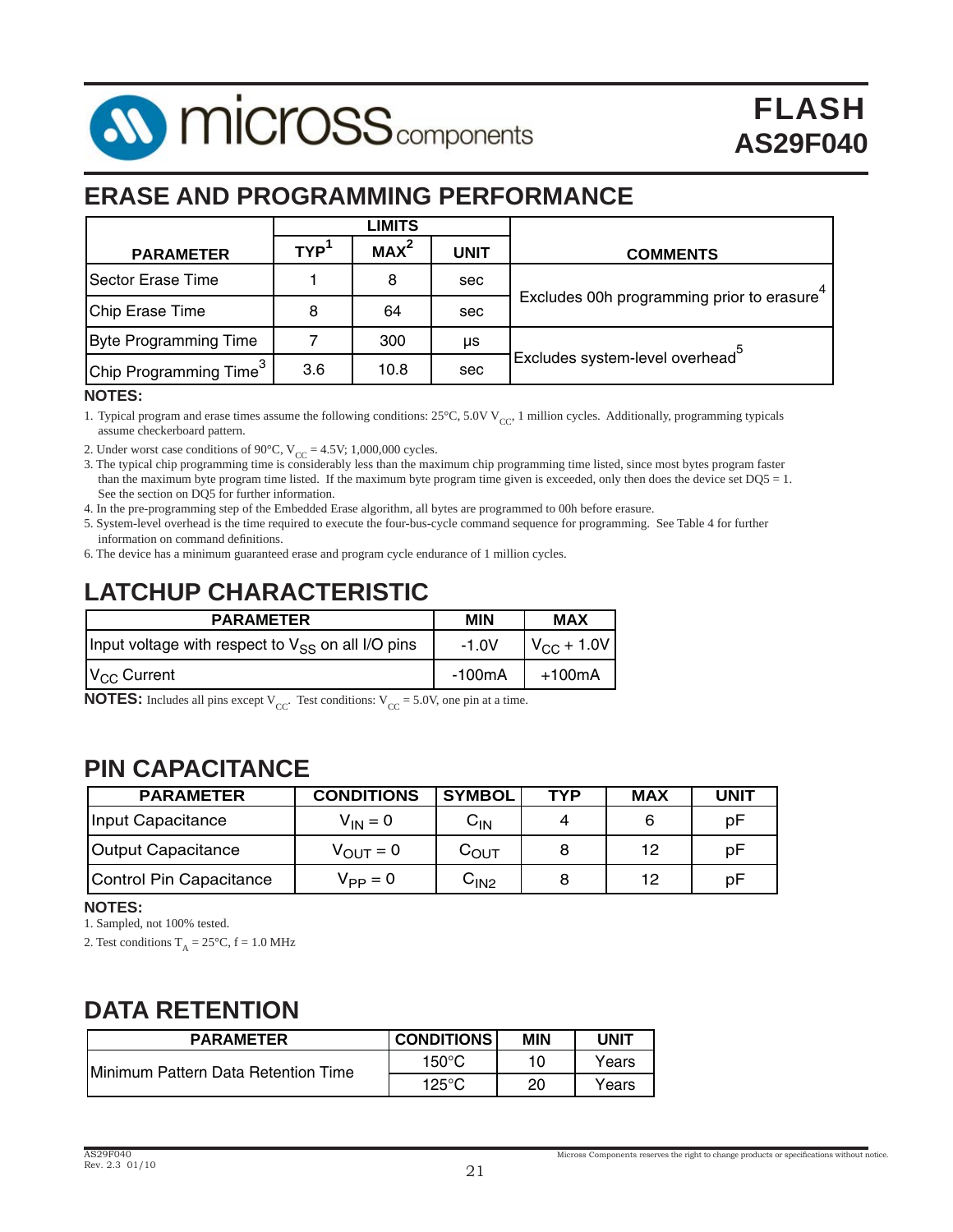

# **MECHANICAL DEFINITIONS\***

**Micross Case (Package Designator CW) SMD 5962-96692, Case Outline X**





|               | <b>SMD SPECIFICATIONS</b> |            |  |  |
|---------------|---------------------------|------------|--|--|
| <b>SYMBOL</b> | <b>MIN</b>                | <b>MAX</b> |  |  |
| А             | 0.140                     | 0.200      |  |  |
| A1            | 0.019                     | 0.047      |  |  |
| A2            | 0.125                     | 0.193      |  |  |
| в             | 0.009                     | 0.012      |  |  |
| B1            | 0.588                     | 0.617      |  |  |
| D             | 1.654                     | 1.686      |  |  |
| D1            | 0.580                     | 0.605      |  |  |
| D2            | 1.492                     | 1.508      |  |  |
| е             | 0.100 BSC                 |            |  |  |
| e1            | 0.016                     | 0.020      |  |  |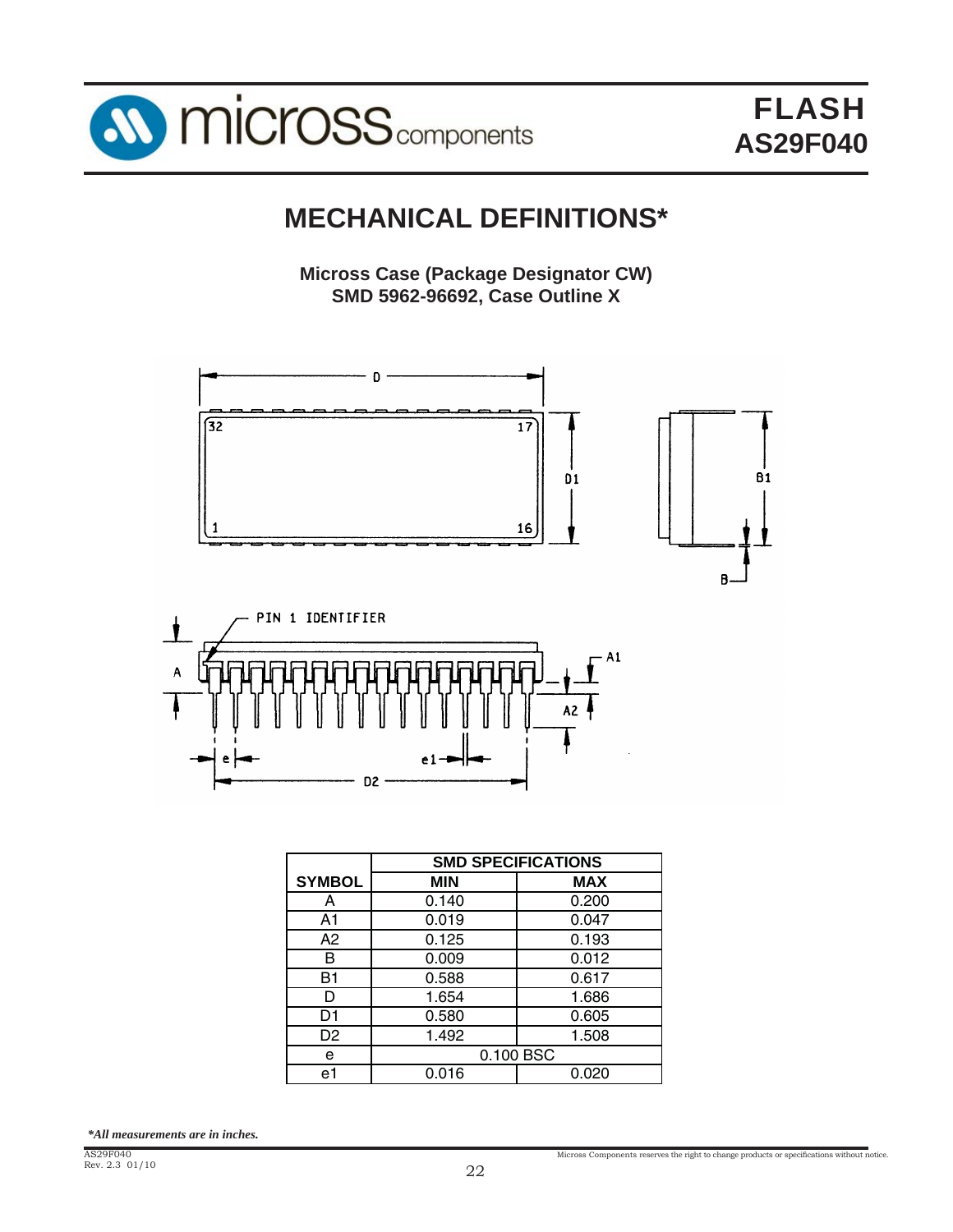

# **MECHANICAL DEFINITIONS\***

**Micross Case (Package Designator F) SMD 5962-96692, Case Outline U**



|                |            | <b>SMD SPECIFICATIONS</b> |  |  |  |  |
|----------------|------------|---------------------------|--|--|--|--|
| <b>SYMBOL</b>  | <b>MIN</b> | <b>MAX</b>                |  |  |  |  |
| А              |            | 0.125                     |  |  |  |  |
| b              | 0.015      | 0.019                     |  |  |  |  |
| C              | 0.004      | 0.007                     |  |  |  |  |
| D              | 0.810      | 0.830                     |  |  |  |  |
| D1             |            | 0.750 TYP                 |  |  |  |  |
| Е              | 0.405      | 0.415                     |  |  |  |  |
| E <sub>1</sub> | 0.305      | 0.315                     |  |  |  |  |
| E <sub>2</sub> |            | 0.050 TYP                 |  |  |  |  |
| е              | 0.050 TYP  |                           |  |  |  |  |
|                | 0.380      | 0.420                     |  |  |  |  |
|                | 0.022      | 0.028                     |  |  |  |  |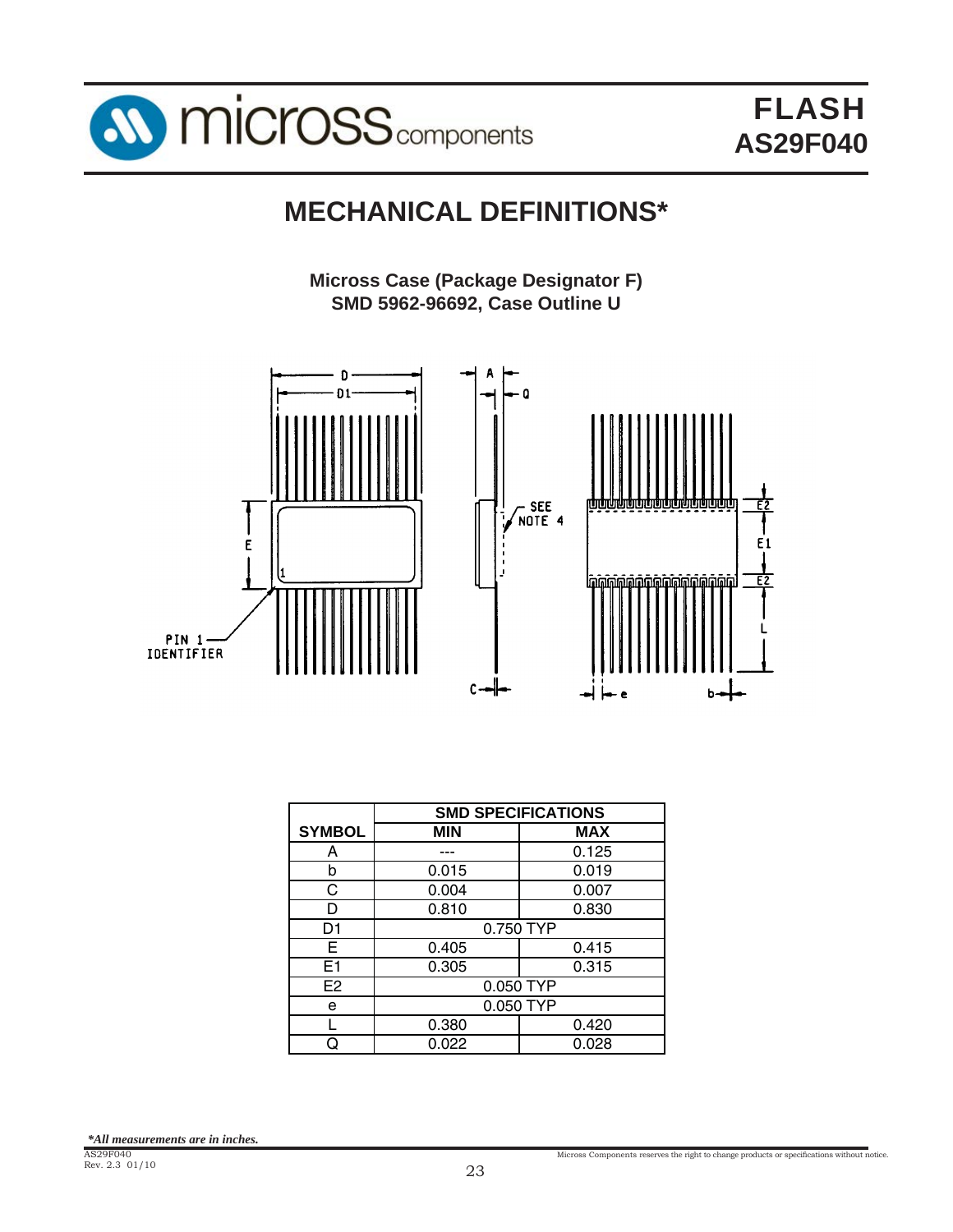

# **MECHANICAL DEFINITIONS\***

**Micross Case (Package Designator DCG) SMD 5962-96692, Case Outline T**





|                | <b>SMD SPECIFICATIONS</b> |            |  |  |
|----------------|---------------------------|------------|--|--|
| <b>SYMBOL</b>  | <b>MIN</b>                | <b>MAX</b> |  |  |
| A              |                           | 0.132      |  |  |
| A <sub>1</sub> | 0.095                     | 0.125      |  |  |
| A <sub>2</sub> | 0.003                     | 0.007      |  |  |
| b              | 0.015                     | 0.019      |  |  |
| C              | 0.004                     | 0.007      |  |  |
| C <sub>2</sub> | 0.030 TYP                 |            |  |  |
| D              | 0.810                     | 0.830      |  |  |
| D <sub>1</sub> |                           | 0.750 TYP  |  |  |
| Е              | 0.405                     | 0.415      |  |  |
| E <sub>1</sub> | 0.525                     | 0.535      |  |  |
| E <sub>2</sub> | 0.305                     | 0.315      |  |  |
| E <sub>3</sub> |                           | 0.050 TYP  |  |  |
| e              | 0.050 TYP                 |            |  |  |
| еA             | 0.436 TYP                 |            |  |  |
| L              | 0.060 TYP                 |            |  |  |
| ი              | 0.022                     | 0.028      |  |  |
| R              | 0.007 TYP                 |            |  |  |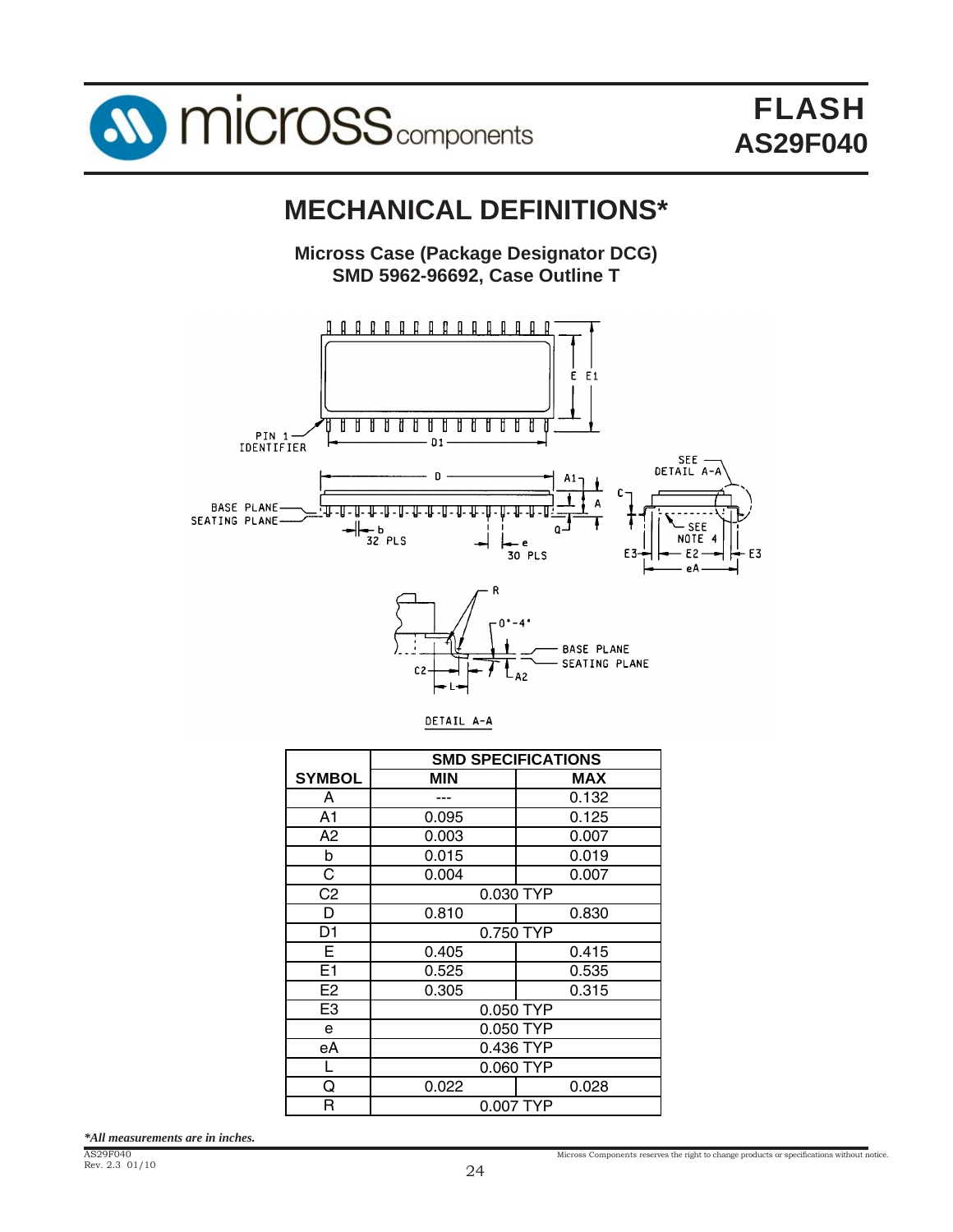

# **MECHANICAL DEFINITION\***

**Micros Case #208 (Package Designator ECA)**







|                | <b>SMD SPECIFICATIONS</b> |            |  |  |
|----------------|---------------------------|------------|--|--|
| <b>SYMBOL</b>  | <b>MIN</b>                | <b>MAX</b> |  |  |
| А              | 0.060                     | 0.080      |  |  |
| A1             | 0.040                     | 0.050      |  |  |
| <b>B1</b>      | 0.022                     | 0.028      |  |  |
| D              | 0.540                     | 0.560      |  |  |
| D <sub>1</sub> | 0.390                     | 0.410      |  |  |
| Е              | 0.442                     | 0.458      |  |  |
| E1             | 0.290                     | 0.310      |  |  |
| e              | 0.045                     | 0.055      |  |  |
|                | 0.045                     | 0.055      |  |  |
| 1              | 0.075                     | 0.095      |  |  |
| R              | 0.004                     | 0.014      |  |  |
|                |                           |            |  |  |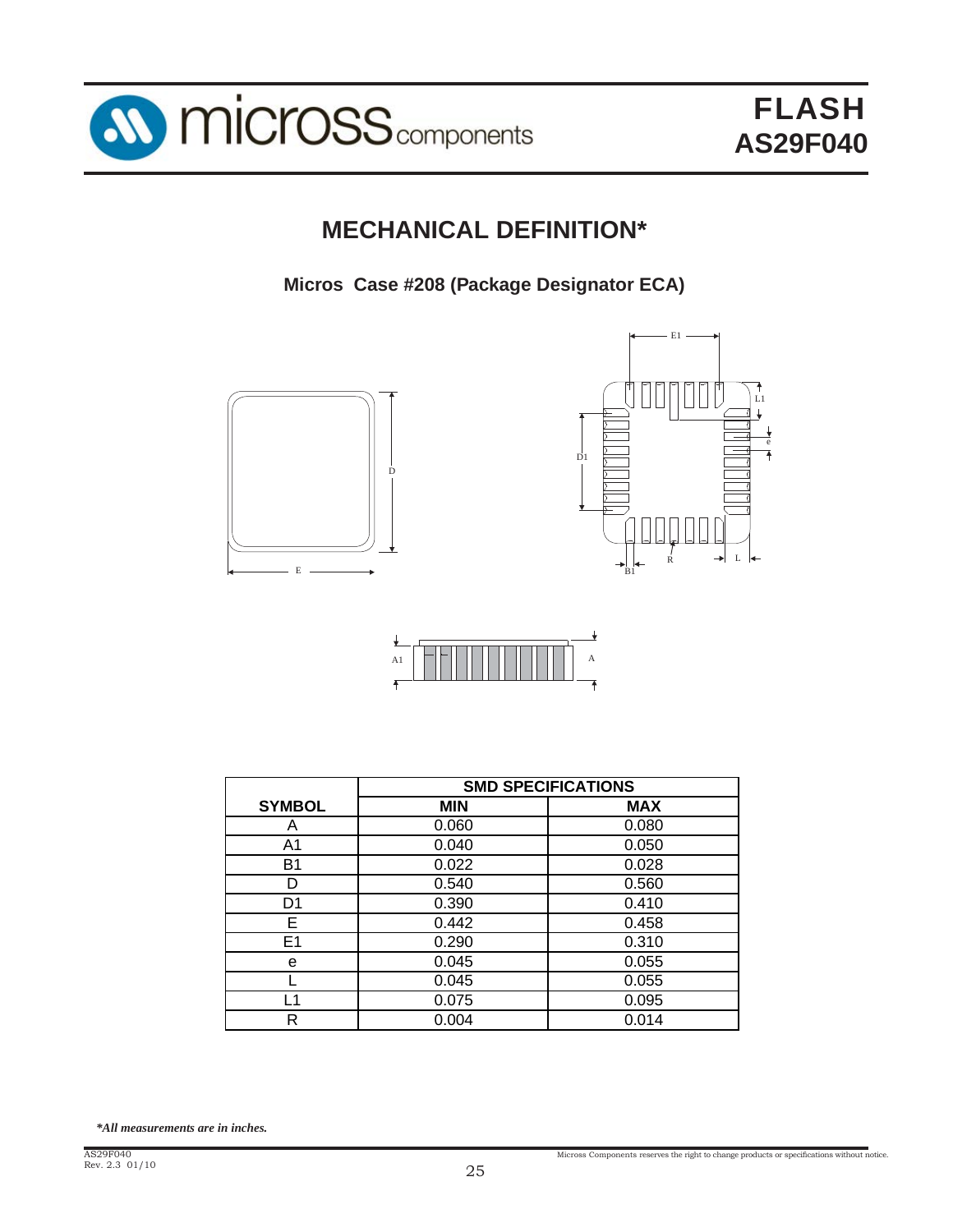

# **ORDERING INFORMATION**

# **EXAMPLE: AS29F040CW-55/883C**

| <b>Device Number</b> | Package Type | Speed ns   Process |    |
|----------------------|--------------|--------------------|----|
| AS29F040             | CW           | -55                | /* |
| AS29F040             | СW           | -60                | /* |
| AS29F040             | СW           | $-70$              | /* |
| AS29F040             | <b>CW</b>    | -90                | /* |
| AS29F040             | СW           | $-120$             | /* |
| AS29F040             | วW           | $-150$             | /* |

### **EXAMPLE: AS29F040F-60/XT**

| <b>Device Number</b> | <b>Package Type</b> | Speed ns   Process |    |
|----------------------|---------------------|--------------------|----|
| AS29F040             |                     | -55                |    |
| AS29F040             |                     | -60                | /* |
| AS29F040             |                     | -70                | /* |
| AS29F040             |                     | -90                | /* |
| AS29F040             |                     | $-120$             | /* |
| AS29F040             |                     | $-150$             | 1÷ |

### **EXAMPLE: AS29F040DCG-70/Q**

| Device Number | <b>Package Type</b> | <b>Speed ns   Process</b> |    |
|---------------|---------------------|---------------------------|----|
| AS29F040      | DCG                 | -55                       |    |
| AS29F040      | DCG                 | -60                       | /* |
| AS29F040      | <b>DCG</b>          | $-70$                     | 1* |
| AS29F040      | DCG                 | -90                       | /* |
| AS29F040      | DCG                 | $-120$                    | 1* |
| AS29F040      | DCG                 | $-150$                    | 1* |

### **EXAMPLE: AS29F040ECA-90/Q**

### **Device Number | Package Type | Speed ns | Process** AS29F040 ECA -55 /\* AS29F040 ECA -60 /\* AS29F040 ECA -70 /\* AS29F040 ECA -90 /\* AS29F040 | ECA | -120 | /\* AS29F040 ECA -150 /\*

# **\*AVAILABLE PROCESSES Temperature**

 $XT = Military Temperature Range$ IT = Industrial Temperature Range  $-40^{\circ}$ C to  $+85^{\circ}$ C  $883C = 883C$  Processing  $-55^{\circ}C$  to  $+125^{\circ}C$  $Q = QML$  Processing  $-55^{\circ}C$  to  $+125^{\circ}C$ 

C to  $+125$ <sup>o</sup>C